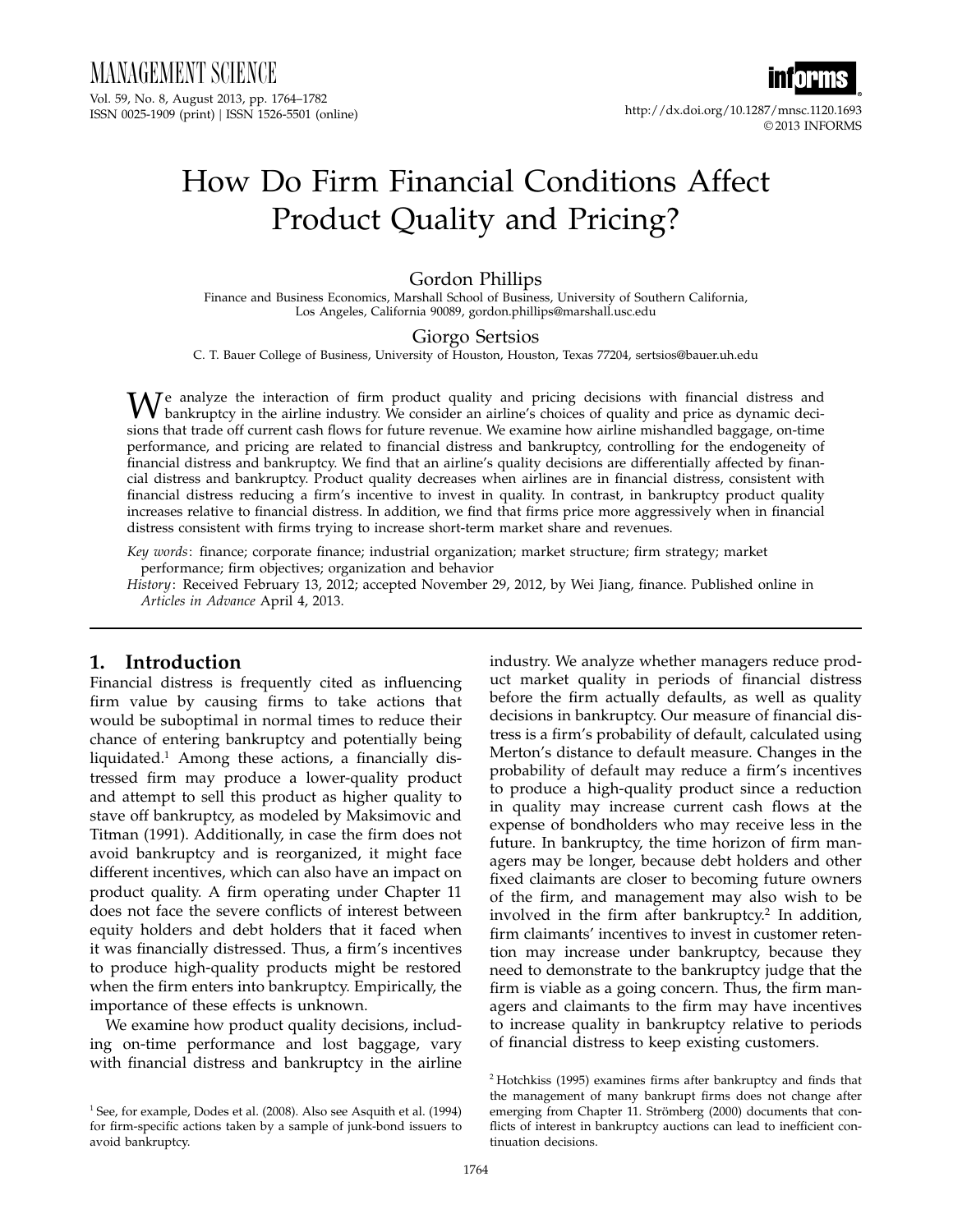Although our primary focus is product quality, we also analyze airline pricing as part of an integrated simultaneous equation approach. We analyze the airline's pricing decisions with product quality because these decisions are interrelated and may also be affected by a firm's financial distress and bankruptcy. We examine whether a financially distressed firm might have incentives to lower prices to increase market share and current cash flow even if this triggers a price war in the future. Changes in a firm's pricing strategies in bankruptcy relative to financial distress are less straightforward. The firm may face incentives to restore a previous implicit cooperative equilibrium with its competitors, which can lead to an increase in prices in bankruptcy relative to financial distress. However, the firm might choose to invest in customer retention in bankruptcy, leading to a further price reduction.

We find that airlines' quality and pricing decisions are differently affected by financial distress and bankruptcy using a simultaneous equation approach that controls for the endogeneity of these decisions. Financial distress reduces a firm's incentive to invest in quality. In addition, firms price more aggressively when in financial distress, consistent with them trying to increase short-term market share and revenues. Interestingly, the negative effects of financial distress on product quality are not present during bankruptcy. In bankruptcy, product quality increases relative to the prebankruptcy financial distress period, consistent with airlines investing in customer retention and reputation through product quality. Regarding prices, we find that firms further reduce prices in bankruptcy relative to periods of financial distress, although this reduction is not statistically significant. Our results are robust to using route-level analysis with firm-route fixed effects for the only quality measure available at that level of aggregation (on-time performance).

Our central contribution is that our paper is the first to examine the different product market implications between bankruptcy and financial distress. Our paper is an integrated study of financial distress and bankruptcy. Previous literature has either examined financial distress or bankruptcy without considering how these states have different implications.<sup>3</sup> In airlines, a set of papers examines financial distress but does not consider the differential effects of bankruptcy, $4$  whereas a second set of papers focuses just on bankruptcy and does not consider financial distress nor the endogeneity of bankruptcy.<sup>5</sup> We are the first to show that a firm's product quality decisions differ substantially in financial distress and bankruptcy. Our findings are of particular importance because bankruptcy is commonly perceived as an extreme case of financial distress, although we actually show that the implications for product market competition are considerably different.

A second contribution of our paper is methodological. We simultaneously estimate a firm's product market decisions of price and product quality along with a firm's demand and financial conditions. To identify the casual impact of financial conditions on a firm's supply choices (product quality and pricing), we rely on multiple instruments that affect demand and financial conditions but do not have a direct impact on a firm's supply choices. This is the first paper that attempts to address endogeneity concerns regarding firms' financial conditions and product market behavior. By addressing endogeneity concerns, we can shed light on how financial conditions affect product market behavior from a different angle than previous papers in the literature. Previous papers study the product market implications of firms' voluntary changes in financial structure (see Phillips 1995, Chevalier 1995, Kovenock and Phillips 1997). We, on the other hand, study how involuntary/exogenous changes in financial conditions affect product market behavior.

Our paper proceeds as follows. In §2 we give the theoretical background and also present our econometric model. In §3, we describe our data. Section 4 presents the results for financial distress and bankruptcy. Section 5 concludes.

# 2. Quality and Pricing in Financial Distress and Bankruptcy

In this section we describe how financial distress and bankruptcy may affect a firm's quality and pricing decisions. In §2.1 we describe the theoretical background and also describe the implications we test from the prior theoretical literature. In §2.2 we present the econometric model we estimate.

## 2.1. Theoretical Background

Consider a firm with some degree of market power, to the extent it can choose product quality. Assume also that the good sold by the firm is an experience good, so the quality is not known beforehand. In this setting, Maksimovic and Titman (1991) show that in periods of financial distress when firms are in danger of not meeting their financial obligations, firm managers—acting on behalf of equity holders—may have

<sup>3</sup> See, for example, Hoshi et al. (1990), Asquith et al. (1994), Hotchkiss (1995), Andrade and Kaplan (1998), Maksimovic and Philllips (1998), Pulvino (1998), Campello (2003), and Khanna and Tice (2005).

<sup>4</sup> See Rose (1990), Dionne et al. (1997), Pulvino (1998), Busse (2002), and Noronha and Singal (2004).

<sup>5</sup> Borenstein and Rose (2003), Benmelech and Bergman (2011), and Ciliberto and Schenone (2012a, b) focus on bankruptcy in airlines.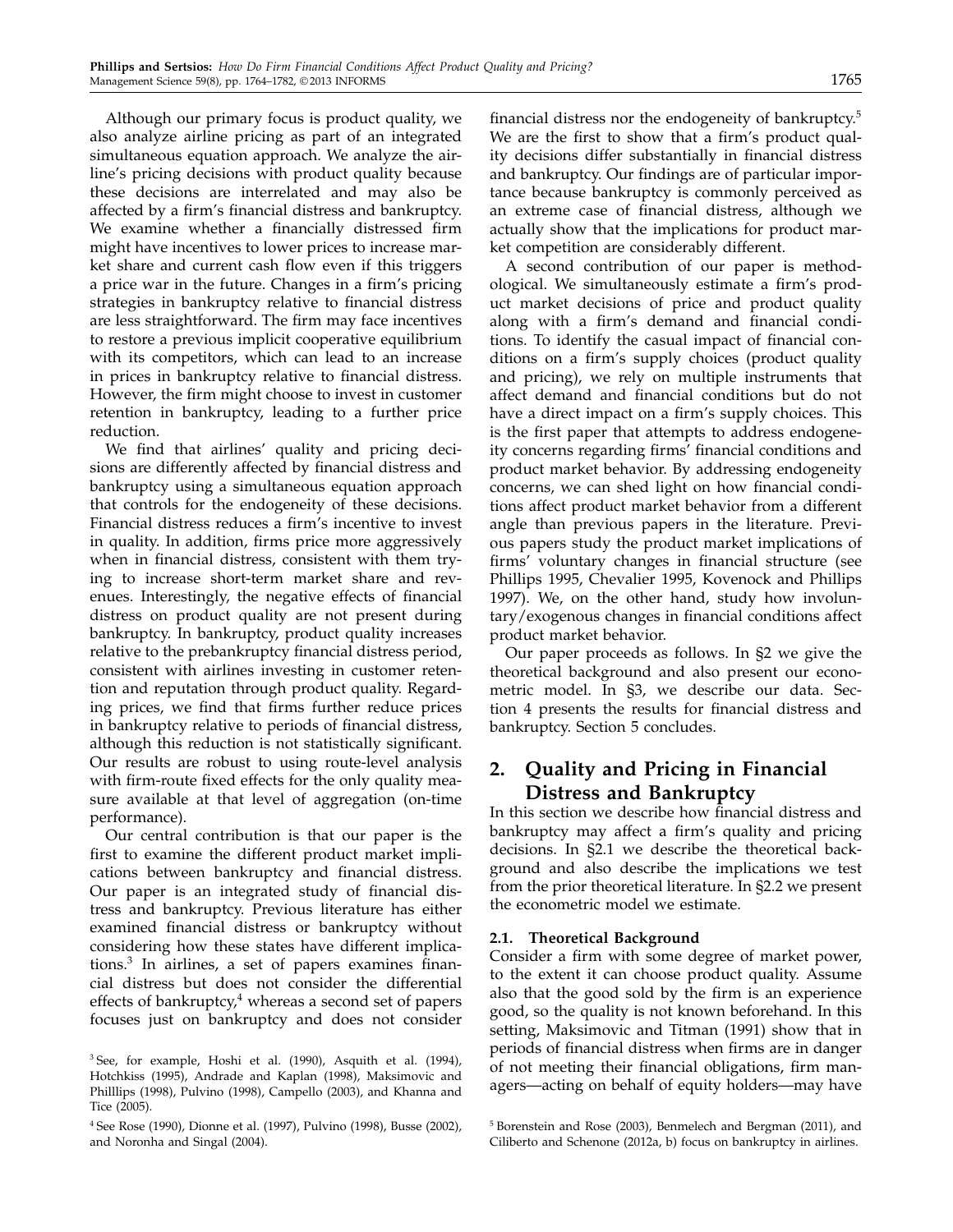incentives to lower the quality of the product they sell if they can earn higher profits until the lower quality is observed. Firms can cut quality and given that quality provision is costly; this will lower the marginal cost of production. Until consumers realize the good sold is of lower quality, firms will earn higher profits.

Once the lower quality is observed, firms will face reduced demand. If a firm faces a significant chance of defaulting on its debt, it may choose to cut quality today to survive in the hopes that there is a positive demand shock before consumers discover the lower quality. The positive demand shock may enable survival, despite the demand reduction that comes as a consequence of lower past quality. Afterward, the firm can rebuild its reputation. However, if there is no positive demand shock and the firm defaults on its debt, debt holders rather than equity holders bear the loss of the future profits. Put differently, in financial distress, the firm chooses to reduce the quality of its product because equity holders do not fully bear the downside consequences of that action. On our websites $<sup>6</sup>$  we make available a theoretical analysis that</sup> gives the details behind this argument.

This argument is analogous to the firm's shareholders getting an involuntary loan from customers by raising cash flows today due to the reduced cost of providing lower quality. If reputation is valuable, however, the increase in current cash flows today should be smaller than the expected decrease in cash flow the firm will experience later due to the loss of reputation. Thus, without debt there would not be a reason to cut quality.<sup>7</sup> It is the possibility of default combined with shareholders' limited liability that makes the intertemporal cash flow shift valuable to shareholders, because in the future, under low states of demand, debt holders bear the cost of low quality today. This argument is different from a typical asset substitution argument, because it does not require an increase in the variance of future cash flows. However, asset substitution arguments may not be completely irrelevant: To the extent that a reputational loss reduces future cash flows more strongly under low states of demand than under high states of demand, the variance of future cash flows increases if quality is cut under financial distress. This would further reinforce a firm's incentives to cut quality during financial distress.

The setting described above fits well the airline industry. In the airline industry, a firm's provision of future quality is unobserved at the time an airline ticket is sold. Consumers can observe lagged measures of quality, but quality at the actual time the flight is taken may be quite different than past quality. From an airline's perspective, the probability of default enters its supply of quality decision. The airline's supply of quality will be affected by a higher probability of default because the future benefits of quality diminish, given that there is a higher probability that the airline will enter into bankruptcy (equivalent to a higher discount rate). To the extent that not all consumers are aware of this present cut in quality (or that there is a stochastic component on the firm's cost of quality provision that is not costlessly observed by customers), the airline optimally reduces quality, taking an involuntary loan from consumers.

Although our main implications are with respect to product quality, pricing can also be affected by financial distress. Morrison and Winston (1996) and Busse (2002) found evidence that the prices in the airline industry are characterized by alternating periods of tacit collusive agreements and price wars, consistent with the early work on trigger strategies in repeated games (see Friedman 1971). Price wars can be triggered as a firm reduces prices and deviates from the tacit collusive agreement to gain market share in the short run. Because a higher default probability is equivalent to a higher discount rate, a firm in financial distress will be more prone to reducing prices even if this triggers a price war in the future, given that debt holders may bear the loss from price wars. This logic holds only if there is no immediate detection of the price deviation.

Although the reduction in prices can be observed, airlines can modify the average price of their tickets by changing the composition of seats sold without changing their posted prices, and this action may go unnoticed by other airlines for a significant period, giving scope for a nonimmediate detection from competitors. $8, \overline{9}$  This logic differs from Borenstein and

<sup>6</sup> See http://www.marshall.usc.edu/faculty/directory/gordonphillips and http://sertsios.weebly.com.

<sup>7</sup> Our theoretical background relates more broadly to prior theoretical papers that study a firm's trade-off between short-term gains from cheating against long-term forgone earnings from a reputational loss (see Klein and Leffler 1981, Shapiro 1983, Titman 1984, among others).

<sup>&</sup>lt;sup>8</sup> It is well known that airlines charge different prices even within the economy class. Each airline decides how many seats to offer at each price using an optimization package (e.g., PROS® (Passenger Revenue Optimization System)). The cheapest seats are sold first, and as time passes the more expensive ones start to sell as well. If an airline decides to sell all the economy seats at the cheapest price, the average price of that airline will be reduced, yet the posted price might not have changed. This makes the detection of price deviations difficult because other firms will find out only after observing that their bookings are not behaving as expected.

<sup>&</sup>lt;sup>9</sup> A change in seat composition that lowers average prices is consistent with financially distressed firms' catering to a clientele that has a lower valuation for quality assurance, as when firms are in distress they might not have the reputational capital to ensure a more uniform level of product quality. We thank the associate editor for pointing this out.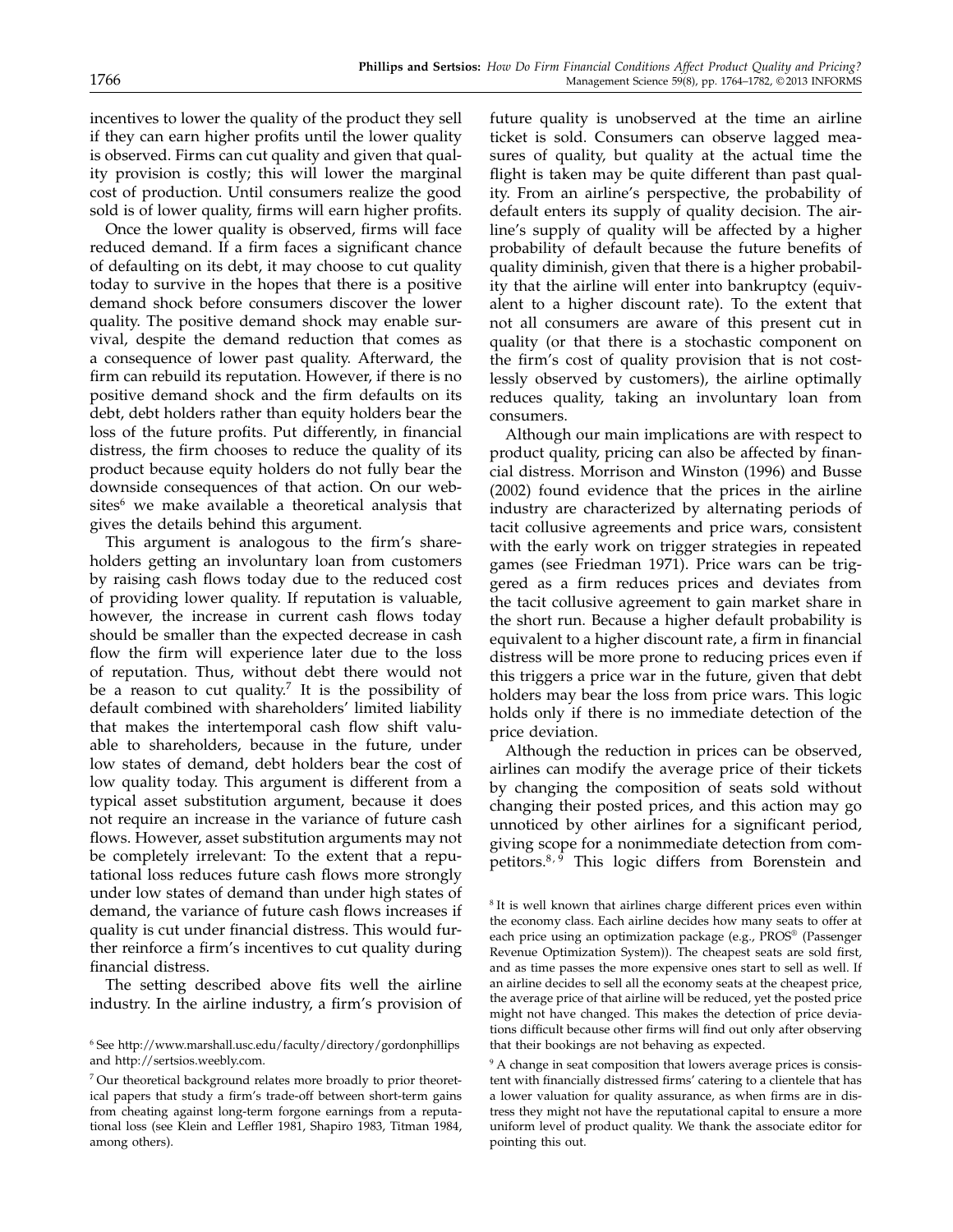Rose's (1995) interpretation of prebankruptcy price reduction. They argue that prices go down because demand is lower for a distressed firm. Our hypothesis is that even after controlling for demand changes, there is still an incentive to reduce prices as a firm's financial distress increases.

We thus test the following central implication:

#### Hypothesis 1. Firms cut product quality and price as the probability of default increases.

We also consider the effect of operating in Chapter 11 bankruptcy on firms' decisions. Chapter 11 bankruptcy is a state in which the firm continues to operate while it is attempting to reorganize. Firm management has the right to propose a reorganization plan. The plan is then voted upon by claimants to the firm, with each class approving the plan if one-half by number and two-thirds of the aggregate face value agree to the plan. The plan involves offering new securities to existing claimants under which they exchange their old debt securities for less senior and covenant free securities like equity. This exchange offer is also called the exit consent provision. Management's right to propose a plan legally exists for the first 120 days, but extensions are generally automatically granted by the bankruptcy judge. This bankruptcy reorganization plan also has to pass a feasibility test; specifically, management has to demonstrate to the judge that the firm is viable as a going concern under the new plan.

We hypothesize that Chapter 11 bankruptcy affects a firms' incentives differently than financial distress. Management wishes to emerge from bankruptcy, and the shareholders of the reorganized firm will fully face the downside of not investing in reputation, as after the exit consent debt holders typically become equity holders. As a consequence, there will be no conflict between financial claimants and the firm's horizon becomes longer. For these reasons, we hypothesize that in bankruptcy, the firm's incentives to treat existing customers well and to increase quality will increase relative to when the firm was financially distressed.<sup>10</sup>

The effect on price is less clear. There are three conflicting incentives. Two of them imply that prices do not increase with respect to the distress period, and one of them implies that they increase. First, the management does not have to make interest and principal payments and as such has more flexibility to

reduce price.<sup>11</sup> Second, airlines need to convince consumers to fly with them in spite of potential recent quality cuts and the consumer's potential belief that the firm may be liquidated. Therefore, prices should not increase. However, airlines might want to reestablish tacit collusive agreement with competitors, as the new shareholders now have a much longer-term perspective for the company than what the previous shareholders had when the company was financially distressed. Given the ambiguity in the effect of bankruptcy on prices, we are only able to state our second central hypothesis in terms of product quality:

Hypothesis 2. In bankruptcy, firms increase product quality relative to prebankruptcy financial distress periods.

## 2.2. Empirical Strategy and Econometric Model

Our empirical strategy analyzes the effects of financial distress, measured as default probability, and bankruptcy on a firm's supply decisions (productquality and price). We analyze financial distress separately from bankruptcy because a firm's default probability is not defined when a firm is in bankruptcy. We use only nonbankruptcy firm-quarter observations in analyzing the effect of financial distress, and we use only distressed and bankrupt firm-quarters to analyze the differential effects of bankruptcy and financial distress. By analyzing financial distress and bankruptcy separately, we do not impose any value on the default probability when it is not defined (during bankruptcy). This is important because we hypothesize that before bankruptcy the default probability plays the role of a higher discount rate, shortening the firm's horizon, but while in bankruptcy a higher financial distress does not have any direct implication regarding a firm's horizon.

In unreported results (available upon request) we also use the whole sample to estimate simultaneously a system that contains both financial distress and bankruptcy. As mentioned above, the main limitation of this analysis is that we cannot estimate the probability of financial distress when the firm is in bankruptcy. Thus, in this case, we set the financial distress variable to be undefined with a value of 0 when the firm is in bankruptcy and let a "predicted" bankruptcy dummy pick up the full effect of distress and bankruptcy. We end up finding similar results using this approach as when we estimate financial distress and bankruptcy separately.

We now present the econometric approach that we use to analyze financial distress and bankruptcy separately. We first present the econometric model we use to analyze financial distress and then follow with the model for bankruptcy.

<sup>&</sup>lt;sup>10</sup> We are not claiming that product quality during bankruptcy needs to be exactly the same as product quality during financially healthy periods. In bankruptcy firms might be trying harder than ever to regain customer trust. Thus, it is possible that product quality can actually be higher during bankruptcy than in healthy periods.

<sup>&</sup>lt;sup>11</sup> Additionally, airlines can renegotiate pension benefits, reducing their costs (U.S. Bankruptcy Code, Chapter 11, Section 1113). See Benmelech et al. (2012).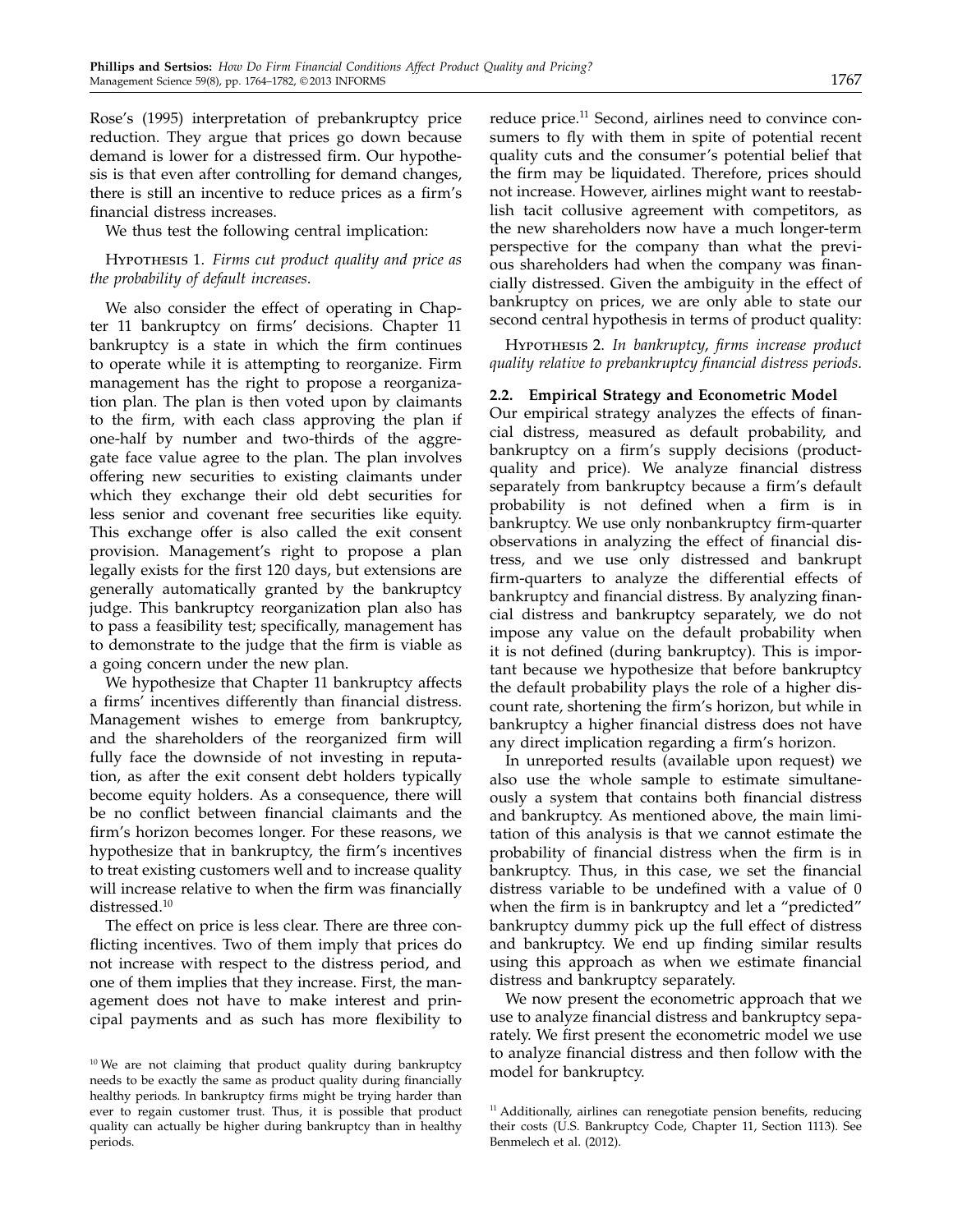2.2.1. Financial Distress. In this analysis of financial distress, we initially drop firm-quarter observations where the firm is in bankruptcy because financial distress is not defined in bankruptcy. We use a simultaneous equation approach to estimate the impact of the probability of default on supply decisions. Specifically, we jointly examine a firm's supply decisions of quality  $(S)$  and price  $(P)$  with its quantity demanded  $(Q)$  and the probability of default (Pr\_def).

The following four simultaneous equations describe the airline economic environment:

$$
S_{it} = h(P_{it}, Q_{it}, \text{Pr\_def}_{it}, Y_{it}); \qquad (1a)
$$

$$
P_{it} = g(S_{it}, Q_{it}, \text{Pr\_def}_{it}, X_{it}); \tag{2a}
$$

$$
Q_{it} = f(\Pr \_\text{def}_{it}, P_{it}, S_{it}, W_{it}); \tag{3a}
$$

$$
Pr\_def_{it} = j(Q_{it}, P_{it}, S_{it}, Z_{it}).
$$
 (4a)

In the above equations,  $S$  is a product quality measure, either mishandled bags rate or on-time arrivals; P is our measure of price, which, following the airline industry convention, is calculated as a yield or average price per mile;  $Q$  is the total quantity of total enplaned passengers (TEP); and Pr \_def is the default probability. Equations (1a) and (2a) can be obtained from the optimization problem of a firm that maximizes profits,  $\Pi(P(\cdot), S(\cdot), Q(\cdot), Pr\_def(\cdot))$ , with respect to  $S$  and  $P$ . Equations (3a) and (4a) are the demand and default probability equations. Both of them can be affected by the firm's pricing and quality decisions.

To choose the simplest setting to generate these first-order conditions, we assume linear demand and assume that the marginal cost of transporting a passenger and the marginal cost of providing quality are independent. In this simpler setting, which we adopt for the remaining equations we present, the marginal effect of quality on price and vice versa are independent, and we can drop  $P$  from Equation (1a) and  $S$ from Equation (2a). However, the results we obtain are invariant to their inclusion.

Exogenous variables  $Y$ ,  $X$ ,  $W$ , and  $Z$  affect quality, price, quantity, and default probability, respectively. Variables in Y that affect the supply of quality are fleet age, and airport decongestion. The variables in X that affect pricing are oil fuel cost, average miles per flight, oil efficiency, fleet age, and airport decongestion. The variables in W that affect quantity demand are competition, income, unemployment, fleet age, and airport decongestion, and the variables in Z are percentage of liquidable assets and fleet redeployability. We will discuss these variables in the data section.

Equations (1a)–(4a) imply that the quantity demanded, Q, affects the pricing strategy, as usual, but might also affect the quality supply decision because when there are high numbers of passengers, providing higher quality might be more costly. Additionally, Q affects the default probability, because lower

demand presumably increases the default probability. Given that pricing and quality decisions might affect the default probability, they are included in Equation (4a) as well. Finally,  $Q$  is affected by the default probability because consumers might anticipate the incentives of the airlines to underprovide quality while in financial distress.

We take into account the endogeneity of price  $(P)$ , quantity  $(Q)$ , quality  $(S)$ , and Pr\_def using a simultaneous instrumental variable approach. Our instruments for price  $(P)$  are the elements of  $X$  that are excluded from the other three equations. Similarly, the instruments of quality  $(S)$ , quantity  $(Q)$ , and Pr\_def are the excluded components of  $Y$ ,  $W$ , and  $Z$ . We instrument price or yield  $(P)$  with average miles per flight, oil fuel cost, and oil efficiency; we instrument total enplaned passengers (Q) with local income, competition, and local unemployment; and we instrument the default probability with the percentage of liquidable assets and fleet redeployability. We discuss these instruments and our identification strategy below in §3.5. For now, we just limit ourselves to give a brief intuition of why they satisfy the exclusion restriction. Local area income and unemployment are exogenous to a firm's decisions. Competition affects demand, but it does affect directly a firm's supply decisions. The percentage of liquidable assets is likely to satisfy the exclusion restriction because it is unlikely that having more valuable assets in case of liquidation will affect directly the quality of a firm's product or its prices. What can be argued is that this measure of tangibility has a relationship with performance, because better performance can lead a firm to acquire more fixed assets, which increase the percentage of liquidable assets. In that case, our instrument could directly affect the firms' real outcomes, because it might be capturing unmeasured productivity to the extent that our controls are not perfect. Nevertheless, this is unlikely, because we observe that a higher percentage of liquidable assets is positively related with high financial distress and bankruptcy, states in which productivity is unlikely to be high. Finally, fleet redeployability is also likely to satisfy the exclusion restriction. This variable is a weighted average of the popularity of an airline's aircrafts, measured by the number of active aircrafts by type under other operators. Thus, this variable depends largely on the current popularity of aircraft types, which is not under the firm's control.

We do not have any variable that belongs to the set Y and is excluded from the other three equations. As a consequence, we are unable to instrument S directly; thus, we replace quality in Equations (3a) and (4a), and estimate the following:

$$
S_{it} = h(Q_{it}, \text{Pr\_def}_{it}, Y_{it}); \qquad (1a')
$$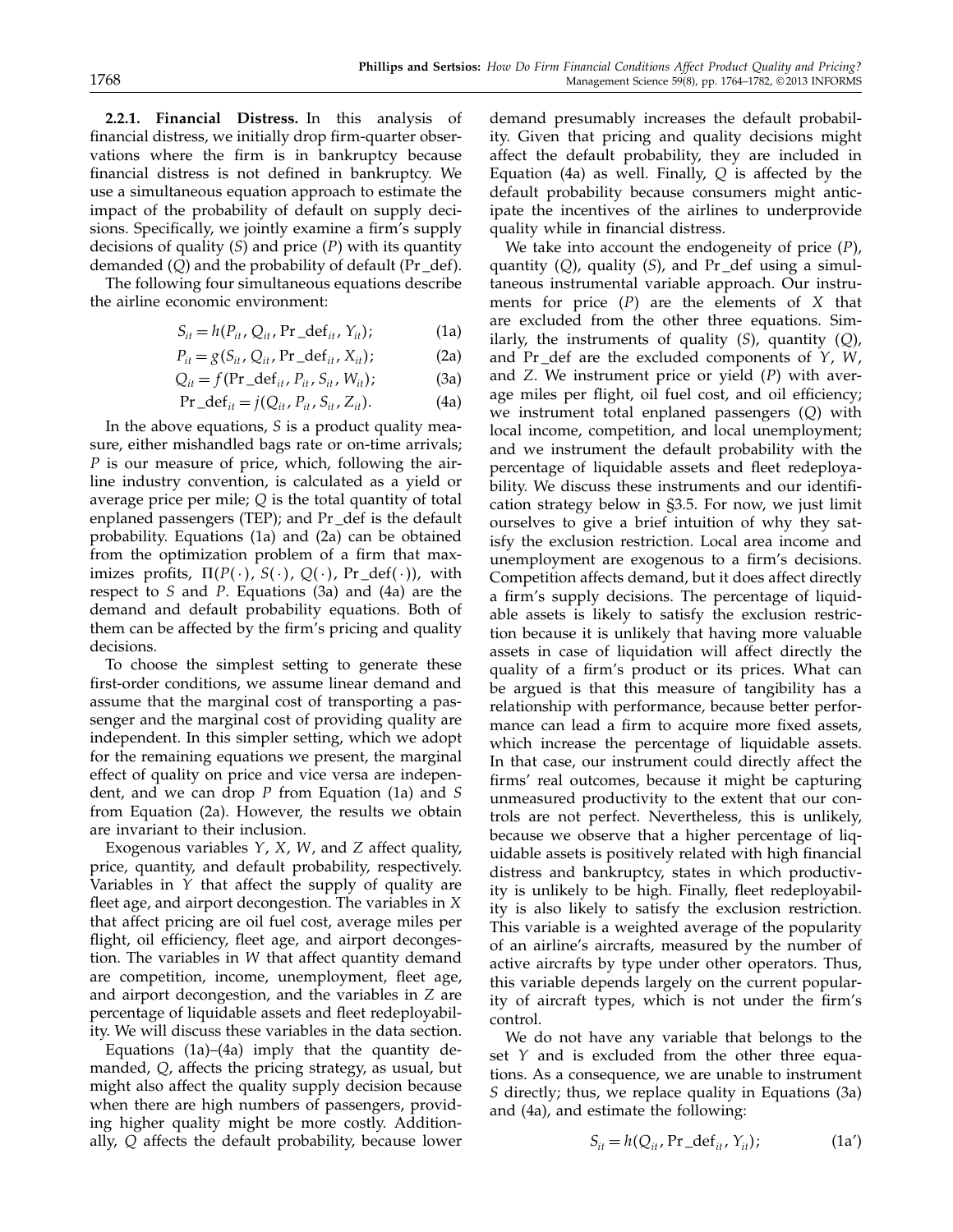$$
P_{it} = g(Q_{it}, \text{Pr\_def}_{it}, X_{it}); \qquad (2a')
$$

$$
Q_{it} = f(\Pr \_ \text{def}_{it}, P_{it}, Y_{it}, W_{it}); \tag{3a'}
$$

$$
Pr_{i} = j(Q_{it}, P_{it}, Y_{it}, Z_{it}).
$$
 (4a')

We estimate this system using three-stage least squares (3SLS) to take advantage of the potential error correlation structure between the equations. In this specification, we are able to analyze the effect of financial distress on the price and quality supply decisions. We also use firm and time fixed effects.

2.2.2. Bankruptcy. After considering the effect of financial distress, we examine the differential impact of bankruptcy relative to financial distress. We examine all firm-quarters in bankruptcy and compare them to observations in which firms are in high financial distress but are not in bankruptcy. We thus drop firm-quarters where the firms have a low probability of default. This sample does include firms that have a high probability of default that do not enter bankruptcy. Econometrically, we estimate a similar set of equations as for the financial distress case. The main difference is that we now examine the differential impact of bankruptcy (a dummy variable) on a firm's supply decisions relative to the control state, which is financial distress. Thus, we estimate

$$
S_{it} = h(Q_{it}, \text{Bankrupt}_{it}, Y_{it}); \tag{5a'}
$$

$$
P_{it} = g(Q_{it}, \text{Bankrupt}_{it}, X_{it}); \tag{6a'}
$$

$$
Q_{it} = f(\text{Bankrupt}_{it}, P_{it}, Y_{it}, W_{it}); \qquad (7a')
$$

$$
Bankruptit = j(Qit, Pit, Yit, Zit).
$$
 (8a')

## 3. Data and Summary Statistics

#### 3.1. Airline Data

Our data consist of an unbalanced quarterly panel of 21 airlines from the first quarter of 1997 to the fourth quarter of 2008. The data were constructed using information from Transtats, a site managed by the Bureau of Transportation Services (BTS); Air Travel Consumer Reports (ATCR), also from the BTS; Compustat; the Center for Research in Security Prices (CRSP); the Bureau of Economic Analysis (BEA); and the ASCEND airline data set, a database containing information on commercial aircraft worldwide.

Our final sample is limited to firms included in all data sets. Airlines must have annual operating revenues of at least US\$20 million to be included in Transtats, they have to have a domestic revenue market share greater than 1% to appear in ATCR, and they must be publicly traded to have their financial information included in Compustat and CRSP. Given that we have an unbalanced panel with some firms entering and exiting the panel, our final sample contains 645 firm-quarter observations for the 21 airlines in our

| Table 1 | <b>Carriers and Bankruptcies</b> |  |
|---------|----------------------------------|--|
|---------|----------------------------------|--|

| Carrier                            | Quarters in<br>the sample   | Bankruptcy<br>episodes    | Quarters in<br>bankruptcy       |
|------------------------------------|-----------------------------|---------------------------|---------------------------------|
| <b>ATA Airlines</b>                | 15                          | 1                         | 6                               |
| Air Tran Airways                   | 23                          | 0                         |                                 |
| Alaska Airlines                    | 36                          | 0                         |                                 |
| America West Airlines              | 34                          | 0                         |                                 |
| American Airlines                  | 48                          | 0                         |                                 |
| American Eagle Airlines            | 31                          | 0                         |                                 |
| <b>Atlantic Southeast Airlines</b> | 23                          | 0                         |                                 |
| Comair                             | 19                          | 1                         | 7                               |
| <b>Continental Airlines</b>        | 48                          | 0                         |                                 |
| Delta Airlines                     | 48                          | 1                         | 7                               |
| <b>ExpressJet Airlines</b>         | 22                          | 0                         |                                 |
| <b>Frontier Airlines</b>           | 14                          | 1                         | 3                               |
| <b>Hawaiian Airlines</b>           | 20                          | 1                         | 6                               |
| JetBlue Airways                    | 23                          | 0                         |                                 |
| Mesa Airlines                      | 11                          | 0                         |                                 |
| <b>Northwest Airlines</b>          | 48                          | 1                         | $\overline{7}$                  |
| <b>SkyWest Airlines</b>            | 23                          | 0                         |                                 |
| Southwest                          | 48                          | 0                         |                                 |
| Trans World Airways                | 15                          | 0                         |                                 |
| <b>United Airlines</b>             | 48                          | 1                         | 15                              |
| <b>US Airways</b>                  | 48                          | 2                         | 8                               |
| Total airlines: 21                 | Total<br>firm-quarters: 645 | Bankruptcy<br>episodes: 9 | <b>Bankrupt</b><br>quarters: 59 |

Notes. The left column of this table presents the names of the 21 carriers that had annual operating revenue greater than US\$20 million, had a domestic revenue market share greater than 1%, and were publicly traded, for any quarter between the first quarter of 1997 and the fourth quarter of 2008. The second column shows how many quarters each firm appears in the sample. All 21 firms appear in consecutive quarters. The third column shows how many bankruptcy episodes each carrier has in the sample. The fourth column shows how many quarters each company stayed in bankruptcy in the sample.

sample. Table 1 summarizes the names of the carriers, the number of quarters they appear in the sample, whether each of these carriers had a bankruptcy episode during those quarters, and the number of quarters these companies stayed in bankruptcy in case they had a bankruptcy episode. Of the 21 carriers, 13 never entered into bankruptcy in our sample, 7 had one bankruptcy episode, and only 1 firm, US Airways, had two bankruptcy episodes.

From Transtats we obtain each airline's domestic operating passenger revenue (DOPR), domestic passenger revenue miles (DPRM), and domestic total enplaned passengers (TEP) by segment.<sup>12</sup> TEP represents our measure of quantity, measured in millions of passengers; dividing DORP by DRPM we obtain the

<sup>&</sup>lt;sup>12</sup> We measure TEP on a segment basis; measuring TEP on a leg basis leads to similar results. The difference between legs and segments is best understood by an example. Suppose an airline flies from A to B, and from B to C. A passenger flying from A to B or B to C would be counted as one segment and one leg. A passenger flying from  $A$  to  $C$  with a stopover in  $B$  would be counted as one passenger in terms of segments, but two passengers in terms of legs.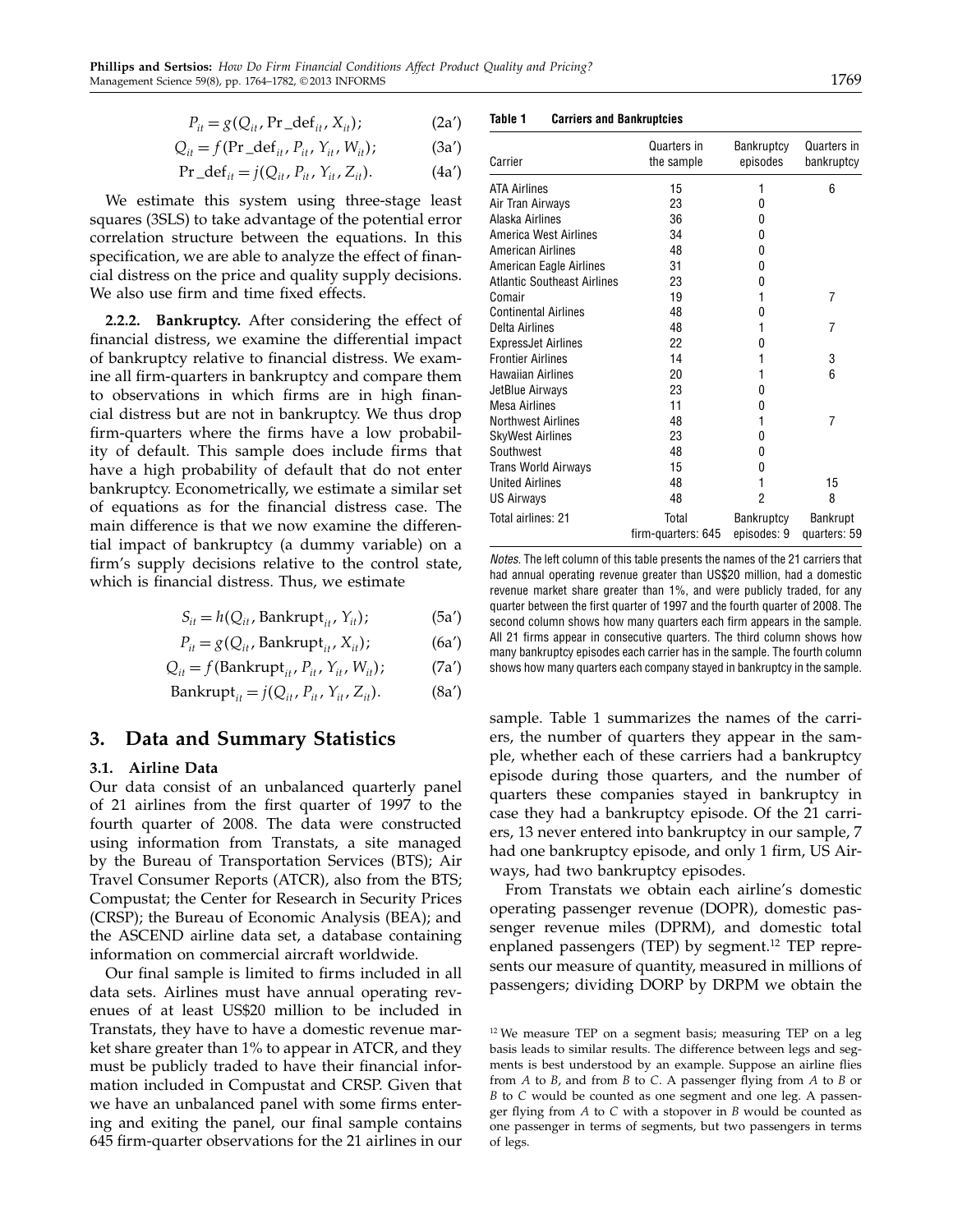Figure 1 Evolution of Quality and Prices Relative to Bankruptcy

"yield," which is our measure of price. Yield is a common price indicator in the airline industry, measuring the average price per mile a passenger is paying. Yield is measured in U.S. cents following common industry practice. Prices are measured at the time tickets are purchased, not when they are used.

We study two measures of quality: on-time performance from Transtats and mishandled bags per 1,000 customers from ATCR. We do not consider accidents because these are rare events and because Rhoades and Waguespack (2000) found safety and service quality to be highly correlated. We also considered including the number of customer complaints, but the Department of Transportation (DOT) reports that it has not determined the validity of the complaints; thus, our measures are more objective.<sup>13</sup> The BTS classifies a flight as late if it is 15 or more minutes late from the scheduled arrival time. Nevertheless, constructing a dummy variable that takes a value of 1 if the flight is late and 0 otherwise may hide information on how late flights are.<sup>14</sup>

Our variable Late is constructed as the average delay of late flights times the percentage of late flights. For instance, if a firm in a quarter has 20% of its flights arriving late and their late flights are on average 50 minutes late, the variable Late takes a value of  $50 * 0.2 = 10$ . To get higher quality as an increasing function, we define On-Time Performance as the inverse of Late.

From ATCR we obtain the mishandled baggage rate per 1,000 passengers. According to the DOT, the definition of mishandled baggage is "lost, damaged, delayed or pilfered baggage." Note that airlines, and not airports, control important aspects of baggage handling given that airlines have to relabel baggage when there is a change in schedule. Also airlines can decide whether to invest in a better monitoring technology in terms of bar-coding and decide how many personnel to assign to the monitoring of bags. Again, to get higher quality as an increasing function, we define our variable as the inverse of the mishandled baggage rate, so the higher this rate is, less baggage is lost. Our sample starts in the first quarter on 1997

<sup>13</sup> We do not consider other measures of service quality, such as the flight cancellation rate, not because we think they are not important, but because they do not satisfy the Maksimovic and Titman (1991) framework in which quality cuts increase short-term profits. There is no short-term benefit of canceling a flight since passengers have to be relocated in other flights in the short run. The determinants of flight cancellation can be better explained at the route level (see Rupp and Holmes 2006).

<sup>14</sup> Airlines sometimes are able to manipulate arrival times for flights that are on the border of being on time. Our measure does not suffer as significantly from these potential manipulations. For a comprehensive study of airline on-time performance, see Mayer and Sinai (2003).



Notes. "Quarters relative to Bankruptcy" are the number of quarters before and after a firm enters into bankruptcy. Quarter 0 is defined as the quarter when firms enter into bankruptcy, if they do. The mean quality, in terms of inverse of mishandled baggage and on-time performance, and the mean price are plotted for each quarter relative to bankruptcy, for firms that entered into bankruptcy. Panel (a) shows the evolution of the inverse of mishandled bags, panel (b) shows the evolution of on-time performance, and panel (c) shows the evolution of prices.

because there is no previous information about mishandled baggage.

Figures 1(a)–1(c) present some initial summary statistics for firms in the quarters preceding and following bankruptcy. Figure 1(a) presents the inverse of mishandled bags, Figure 1(b) presents on-time performance, and Figure 1(c) presents airline pricing or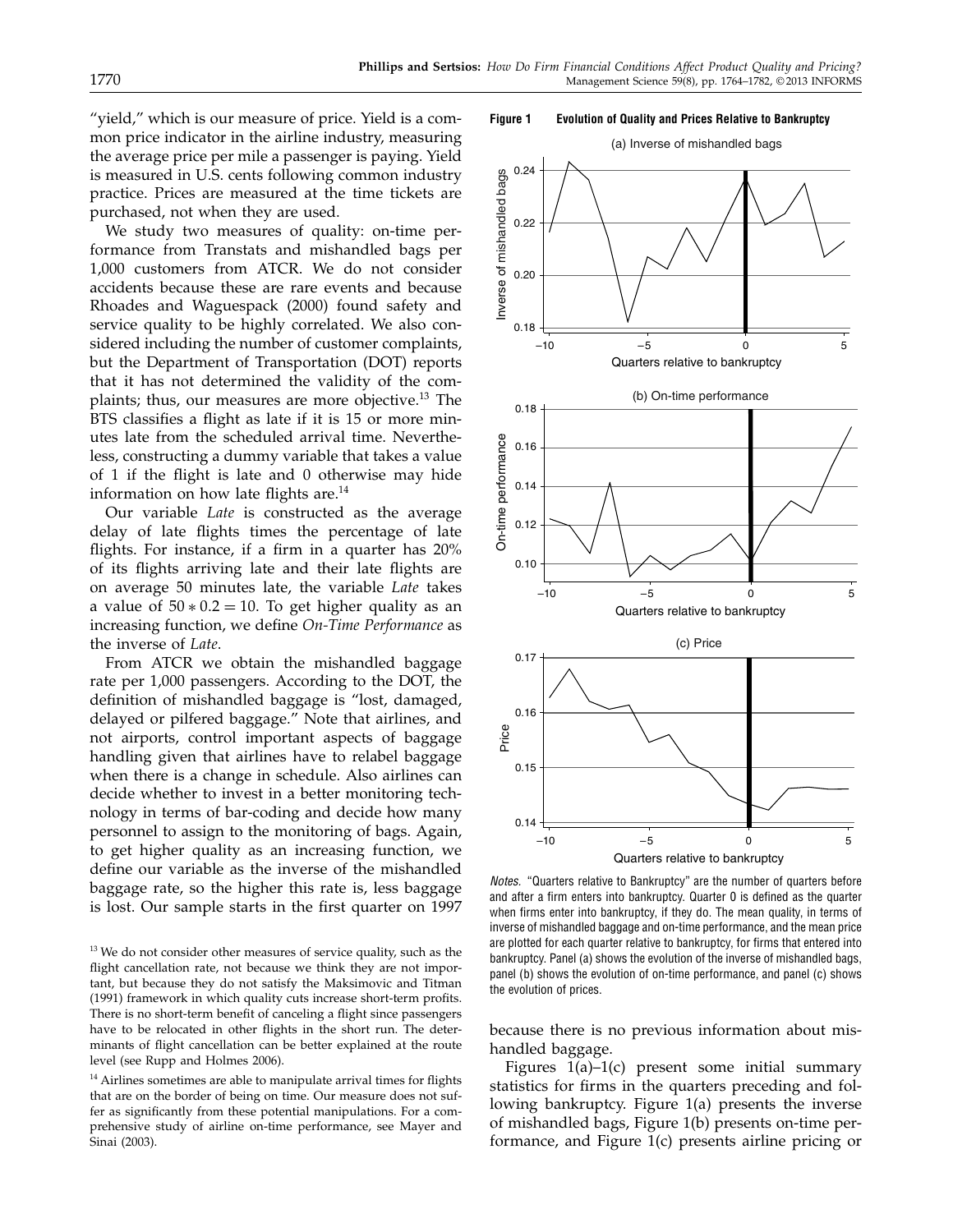Table 2 Quality, Price, and Firm Financial Situation

|                              | Predistress        | <b>Distress</b>         | Bankruptcy          |
|------------------------------|--------------------|-------------------------|---------------------|
| Detrended within variation   |                    |                         |                     |
| Quality: Inverse of          | 29.02              | $-105.72***$            | 165.53***           |
| Mishandled Baggage           | (41.29)            | (46.87)                 | (56.36)             |
| Quality: On-Time Performance | 3.92<br>(24.66)    | $-66.069**$<br>(30.20)  | 16.25<br>(58.06)    |
| Price (Yield)                | $-7.51$<br>(14.38) | $-50.873***$<br>(14.62) | $-15.07$<br>(13.89) |
| N                            | 103                | 32                      | 59                  |

Notes. This table presents detrended summary statistics for Price (Yield) and two measures of quality (Inverse of Mishandled Baggage and On-Time Performance) for firms that experienced bankruptcy. We detrend each variable by regressing it against quarterly time fixed effects and firm fixed effects. The table presents the median, standard deviation, and number of observations of these detrended measures (scaled by 10,000), according to firms' financial situation in a quarter. The predistress period contains all the firmquarter observations five quarters or more before firms filed into bankruptcy. The distress period contains all the firm-quarter observations for the four quarters before firms filed for bankruptcy. Bankruptcy includes the 59 firmquarter bankruptcy observations in the sample. The omitted category is postbankruptcy.

 $* p$  < 0.05;  $* p$  < 0.01.

yield. All data are quarterly, with quarter 0 representing the first quarter a firm is in bankruptcy.

The figures show that quality and price measures decrease in the quarters prior to bankruptcy. Additionally, Figures 1(a) and 1(b) show that quality increases after bankruptcy is declared.

Table 2 presents similar summary statistics. However, in this table we report detrended data, where we detrend the quality and price variables by regressing the raw measures on-time and firm dummies. We use the residuals of these equations to construct Table 2. This table includes data only for firms that go into bankruptcy at some point in the sample and splits the data into observations more than four quarters before bankruptcy, the four quarters right before bankruptcy, and the period the firm is in bankruptcy itself. The omitted default category is after bankruptcy.

Table 2 shows several striking patterns. First, both measures of quality decrease sharply in the four quarters prior to bankruptcy—a period of time we label as the "distress" period. Yield (our measure of price) also decreases sharply during the distress period. The differences in the medians of the residuals of the quality and price measures, between the predistress and distress periods, are statistically different from zero at the 5% level of significance using a one-sided Fisher test for a nonparametric two-sample comparison. Second, during bankruptcy both measures of quality and price increase relative to the distress period. However, only the differences in the medians of the quality measures for the bankruptcy and distress periods are significantly different from zero.

This initial evidence is interesting, but it does not consider firms in financial distress that do not enter into bankruptcy, nor does it control for the endogeneity of distress or bankruptcy. These simple differences may thus be driven by other exogenous changes and merely related to firm's financial conditions. Thus, in what follows, we define more precisely our measure financial distress (i.e., default probability) and then turn to the task of disentangling whether bankruptcy and default probability affect firms' decisions after controlling for other exogenous demand and supply changes and the endogeneity of a firm's financial condition itself.

#### 3.2. Probability of Default and Bankruptcy

In our analysis of financial distress we examine both firms that manage to avoid bankruptcy and those that do not. We construct a measure of the probability of default and use this to examine firm quality and pricing decisions. Our measure of default probability is based on Bharath and Shumway's (2008) probability of default, which, in turn, is based on the Merton (1974) model. The idea is to compare the firm to a bond using the standard deviation of its equity and the value of its debt to construct its default probability.

Merton (1974) derived that a firm's probability of default follows the following formula:  $\pi_{\text{Merton}} =$  $N[-(\ln(V/D) + (\mu - 0.5\sigma_V^2)T)/(\sigma_V\sqrt{T})]$ , where V is the economic value of the firm, D is the economic value of the firm's debt, and  $T$  is the forecasting horizon. This model uses a system of nonlinear equations to numerically infer the economic value of the firm and its standard deviation from the value of equity. Bharath and Shumway (2008) show that a naïve version of this default probability performs better in hazard models and in out-of-sample forecasts than the one that uses the numerical solution to obtain the economic value of the firm and its standard deviation. They proxy the economic value of debt, D, to its face value  $F$ ; they proxy the standard deviation of debt value with  $\sigma_D = 0.05 + 0.25\sigma_E$ ; and they proxy the economic value of the firm  $V$  as the sum of the face value of the debt plus the value of equity, E, implying that the standard deviation of the firm value can be derived as  $\sigma_V = (E/(E + F))\sigma_F + (F/(E + F))\sigma_D$ . They also replace the expected return,  $\mu$ , with the last period return*, r<sub>it−1</sub>*. Thus*,* the naïve Merton default probability, for a one period forward forecast can be expressed as

$$
\pi_{\text{Merton-native}} = N \bigg[ - \bigg( \ln \bigg( \frac{E+F}{F} \bigg) + \bigg( r_{it-1} - 0.5 \bigg( \frac{E}{E+F} \sigma_E + \frac{F}{E+F} (0.05 + 0.25 \sigma_E) \bigg)^2 \bigg) \bigg)
$$

$$
\cdot \bigg( \frac{E}{E+F} \sigma_E + \frac{F}{E+F} (0.05 + 0.25 \sigma_E) \bigg)^{-1} \bigg].
$$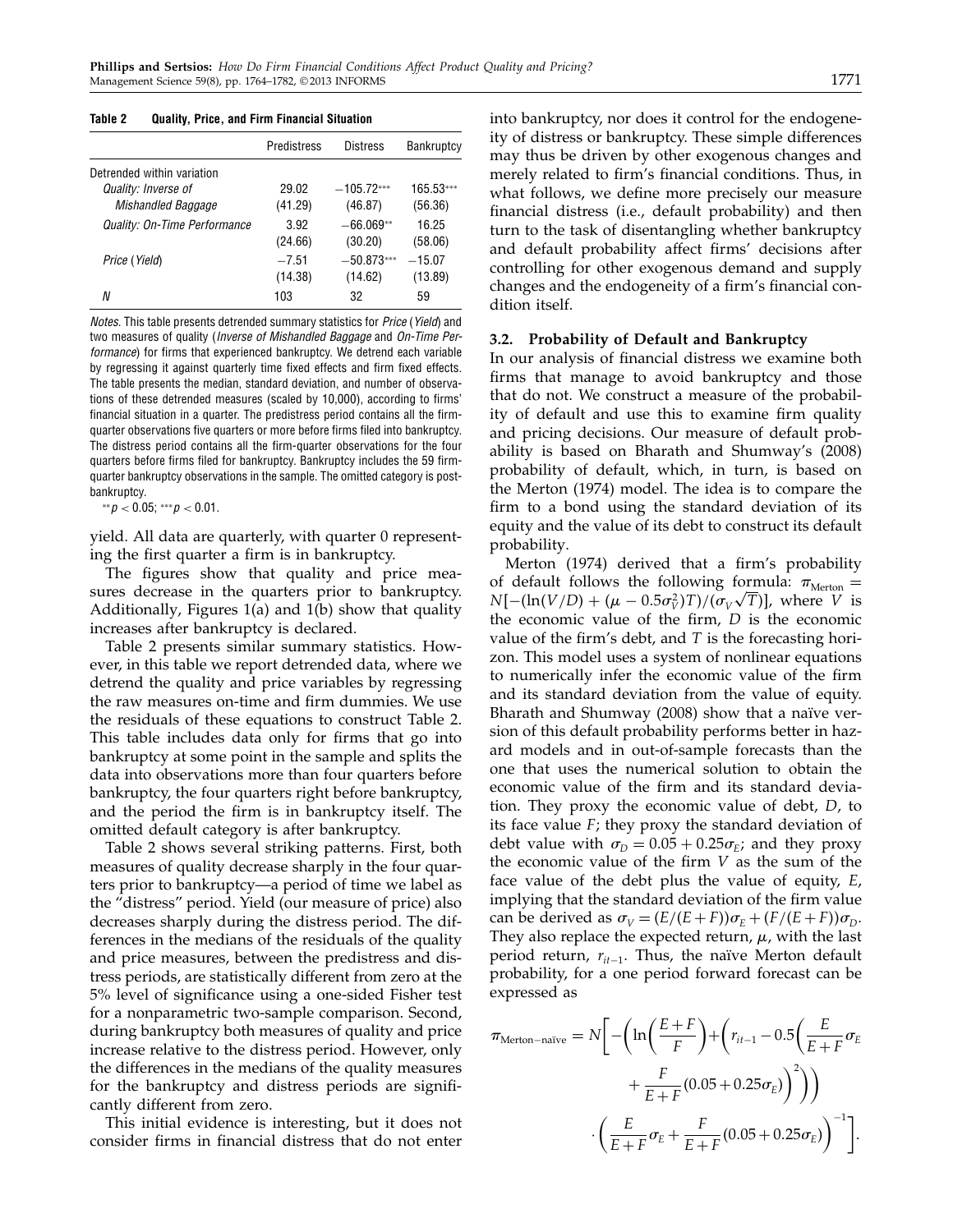This expression is based on stock price and debt value information only.

We compute Bharath and Shumway's (2008) naïve Merton default probability using daily stock price information from CRSP and short- and long-term debt from quarterly Compustat. We incorporate as an additional component of long-run debt the underfunding of pension liabilities given their importance in airline default.<sup>15</sup> We require at least 25 stock price observations to construct the standard deviation of equity. A default probability of, say, 50% is interpreted as implying that the firm has a 50% of chance of entering bankruptcy in the next quarter.

We impute the probability of default when a corporation owns more than one airline in the sample, as is the case of AMR, which owns American Airlines and American Eagle Airlines. In this case, the probability of default was calculated for AMR and used for both companies. A similar situation occurs in the case of mergers. When one airline buys another, the subsequent probability of default for both is constructed using the information of the consolidated firm after the merger takes place.

We choose Merton's default probability over other traditional distress measures, like Altman's Z, because the latter is not robust to changes in industry financial structure, such as the increasing trend in operational leases (see Gavazza 2011a). Altman's Z is constructed using multiple discriminant analysis, a technique similar to econometric regressions that selects the financial ratios with the best ability to discriminate between distressed and not distressed firms. The final computation of the distress indicator assigns weights to financial ratios equivalent to reduced-form regression parameters. However, changing trends in the financing of aircrafts makes those parameters (weights) quite unstable. Our measure of financial distress does not suffer as much from changes in financing trends because it is a more structural measure: it is theoretically derived and depends on basic elements of a firm's risk like its debt and the standard deviation of its equity. In addition, in preliminary regressions, Merton's naïve default probability predicted the bankruptcy episodes in our sample far better than Altman's Z. 16

In our analysis of bankruptcy, we examine all firmquarters for firms that are in bankruptcy and compare them to observations in which firms are in high financial distress but not in bankruptcy. These high distress firm-quarters include firms that eventually

enter bankruptcy but also firms that do not enter bankruptcy. Bankruptcy takes a value of 1 when a firm declares itself (or is declared) in Chapter 11 and 0 otherwise. There are 59 firm-quarter observations where the firm is in Chapter 11 bankruptcy in our sample, but there are no Chapter 7 episodes.

For the nonbankruptcy sample that we compare to the bankrupt sample, we use firm-years in which the firms are highly distressed. Some of the distressed firms enter into bankruptcy; others remain distressed in this subsample. Given that we are using firm fixed effects, we are estimating a difference in differences where the treatment is being bankrupt and the control state is financial distress.

The criterion for selecting distressed firms is that our measure of default probability exceeds 10%. We select this criterion balancing not dropping too many nonbankrupt observations while ensuring that the included are, on average, quite distressed, with an average default probability of 60%. Nevertheless, relaxing this criterion does not change the results.<sup>17</sup> We get a final sample of 192 observations: 59 bankrupt firm-quarters and 133 distressed firm-quarters.

#### 3.3. Demand and Supply Variables

To identify any effect of distress or default on firm quality it is critically important to control for demand and supply shocks. To construct demand shift variables (denoted W above), we use the average income and unemployment rate per state-quarter from the BEA.<sup>18</sup> We use these state-level variables in the following way for each airline. For each airline, we compute the total number of passengers originating from each state for each quarter and divide them by the total number of passengers that the firm carried in that quarter. This gives us the percentage of origin passengers that each state represents for each airline. These percentages are lagged one period, to avoid potential endogeneity problems, and are multiplied by the average income, and unemployment of each state in each quarter, yielding weighted average income and unemployment at origin for each airline. We do the same for destinations. To minimize

<sup>&</sup>lt;sup>15</sup> Not incorporating pension liabilities or even the long-run debt in the default probability does not affect the results of this paper.

<sup>&</sup>lt;sup>16</sup> Merton's default probability is also potentially more accurate than bond ratings given that bonds ratings barely vary over time and are frequently adjusted downward after a default.

<sup>&</sup>lt;sup>17</sup> All the results hold if we drop observations with default probabilities lower than 5%, 15%, and 20%, or even higher. However, results do get weaker if we do not drop any observations. This is to be expected because when dropping observations with default probabilities lower than 5%, 10%, 15%, and 20%, the average default probabilities of the nonbankrupt firms in the sample are 54%, 60%, 67%, and 71% respectively. Comparing those observations with the bankrupt firm-quarters correctly compares distressed firms with bankrupt firms. However, when we do not drop any observations, the average default probability of the nonbankrupt firm-quarters is 14%, which implies that these firm-quarters are not that distressed and thus are not good candidates to be compared with bankrupt firm-quarters.

<sup>&</sup>lt;sup>18</sup> Average income is in thousands of dollars. Income and yield are in 2009 dollars (cents).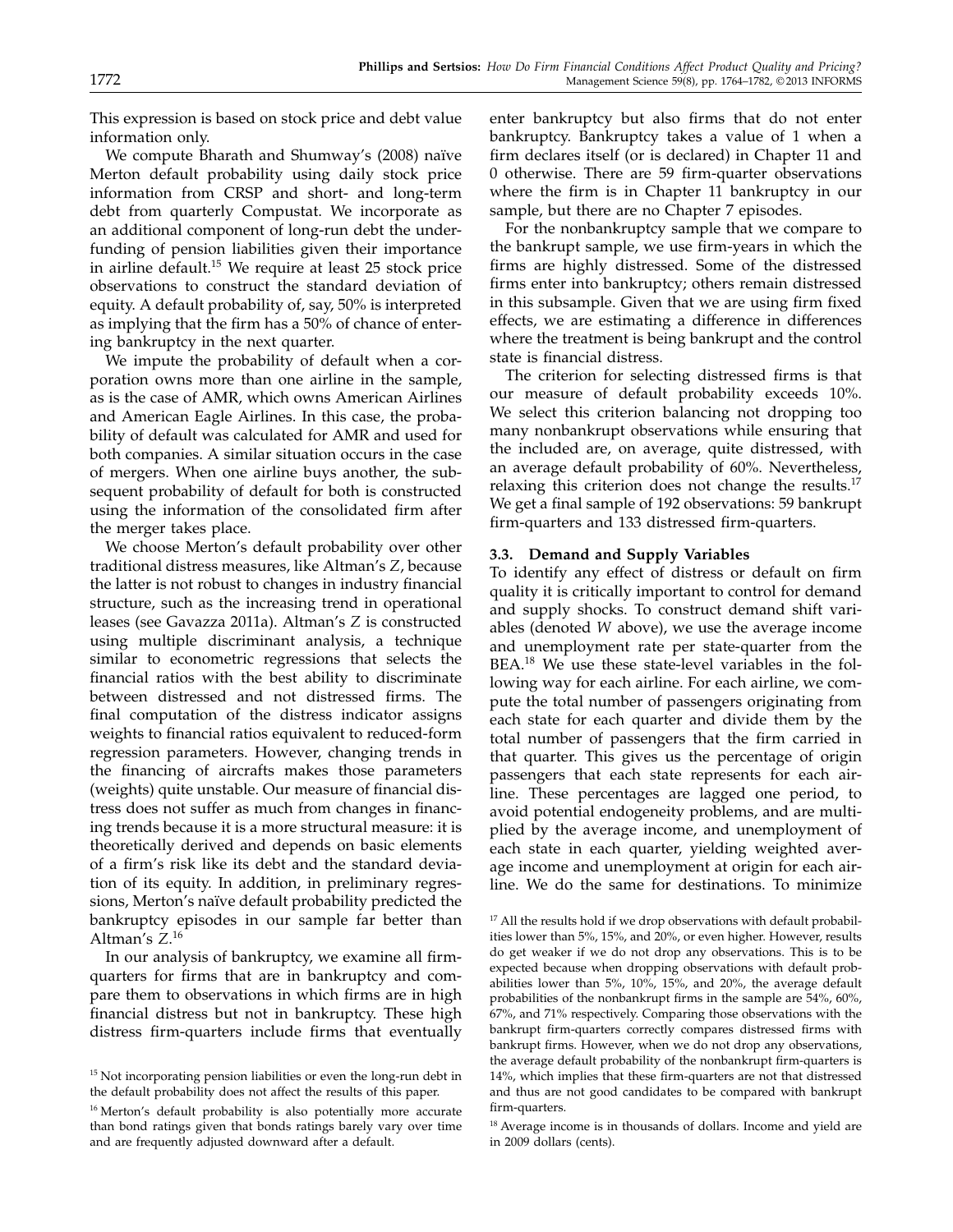the collinearity between weighted unemployment and weighted income, we use average income weighted at the origin state and the average unemployment rate weighted at the destination state.<sup>19</sup> We call these variables local income and local unemployment.

Another variable that shifts the demand of a firm is the competition it faces. Our measure of competition is the weighted average number of competitors that an airline faces by route. We do the computation in a similar way as the one for weighted income and unemployment. We sort the data by route and see how many airlines operate on a given route, measured as a pair of cities. Then, we weight routes using lagged passengers to obtain our measure of competition.

Our supply variables, denoted as X in the previous equations, are based on cost items that vary over time. The two most important supply variables are oil prices and the efficiency with which each airline uses fuel. Oil Fuel Cost is constructed as the actual price per gallon that an airline pays in a quarter. This is obtained by dividing the total fuel cost of an airline by the number of gallons it used in that quarter. This price measure has two advantages over the oil spot price per gallon. First, it incorporates airlines' fuel hedging strategies because this price incorporates future or forward contracts the airlines signed. Second, it is not perfectly collinear with the time fixed effects. Thus, the overall economic conditions are captured by time fixed effects, whereas the specifics conditions on an airline's oil price are captured by this variable. Efficiency, on the other hand, is defined as the number of available seat miles an airline produces for each gallon of fuel they use. The more efficiently airlines use oil, because of better aircraft technology, the lower the costs of the firm.

Another variable that influences supply, through cost, is average distance of flights. The longer the distance that an airplane flies, the lower the cost of the flight per mile, because the take-off and landing use more fuel, and thus firms with shorter flights will look less efficient, all other things equal. This variable can be obtained by dividing domestic revenue passenger miles (which is the product of passengers and miles) by total enplaned passengers.

Finally, we consider two variables that might affect both demand and supply conditions: Fleet Age and Congestion. From the ASCEND database we obtain quarterly information about our 21 airlines' fleets, including the year in which each aircraft started its service. With this information we constructed each airline's average fleet age per quarter. An airline's fleet age can affect its supply of product quality, as handling baggage might be more difficult in older aircraft types, and older models might take longer to take off, affecting an airline's on-time performance. An airline's pricing decision might also be affected by the age of its fleet, because operating costs can be affected. Finally, an airline's fleet age can also affect its demand because consumers might have a higher disposition to pay for flying in newer aircrafts.

The variable Congestion measures how congested the markets in which an airline operates are, on average. Given that we are measuring positive characteristics as increasing variables, we will construct a measure of decongestion rather than congestion. To construct this measure we take the average percentage of on-time flights (arriving within 15 minutes of the scheduled arrival time) of each airport, for each firm, excluding the firm's own flights. Then, we multiply the share of passengers each airport represents for each firm the previous quarter with the average on-time performance of the airport. With this variable we can control for airport quality independent of the firm itself.

Congestion might affect the firms' pricing decision, because operating in congested markets is similar to facing capacity constraints in that the firm cannot increase supply as much as it would want to. Because operating under capacity constraints makes competition softer, we expect that (de)congestion should increase (decrease) prices. Congestion might affect demand as well, because congestion might reflect high consumer valuation for those markets. Finally, congestion can also affect our measures of quality, because it is easier to improve on-time performance and decrease the rate of mishandled baggage in less congested markets. Thus, by controlling for congestion we will not penalize a firm because it operates a large proportion of its flights in congested airports like JFK or La Guardia.

Notice that the quality supply shift variables Fleet Age and Decongestion also affect the pricing and demand equation. Thus, we cannot instrument quality as pointed out in §2.2.

## 3.4. Variable Summary Statistics

Table 3 presents summary statistics for all our variables for the full sample of firms. Table 3 shows the 10th percentile, mean, 90th percentile, standard deviation, and number of observations for the variables shown in the left column. The data consist of an unbalanced panel of 21 airlines for 48 quarters (first quarter of 1997 to fourth quarter of 2008).

The main message that Table 3 conveys is that there is high variation in our measures of quality and default probability over the sample. Note that the statistics on default probability do not include the quarters the firm is actually in bankruptcy, because we cannot calculate Merton's default probability for

<sup>&</sup>lt;sup>19</sup> Including both variables at the origin or destination states does not affect the results.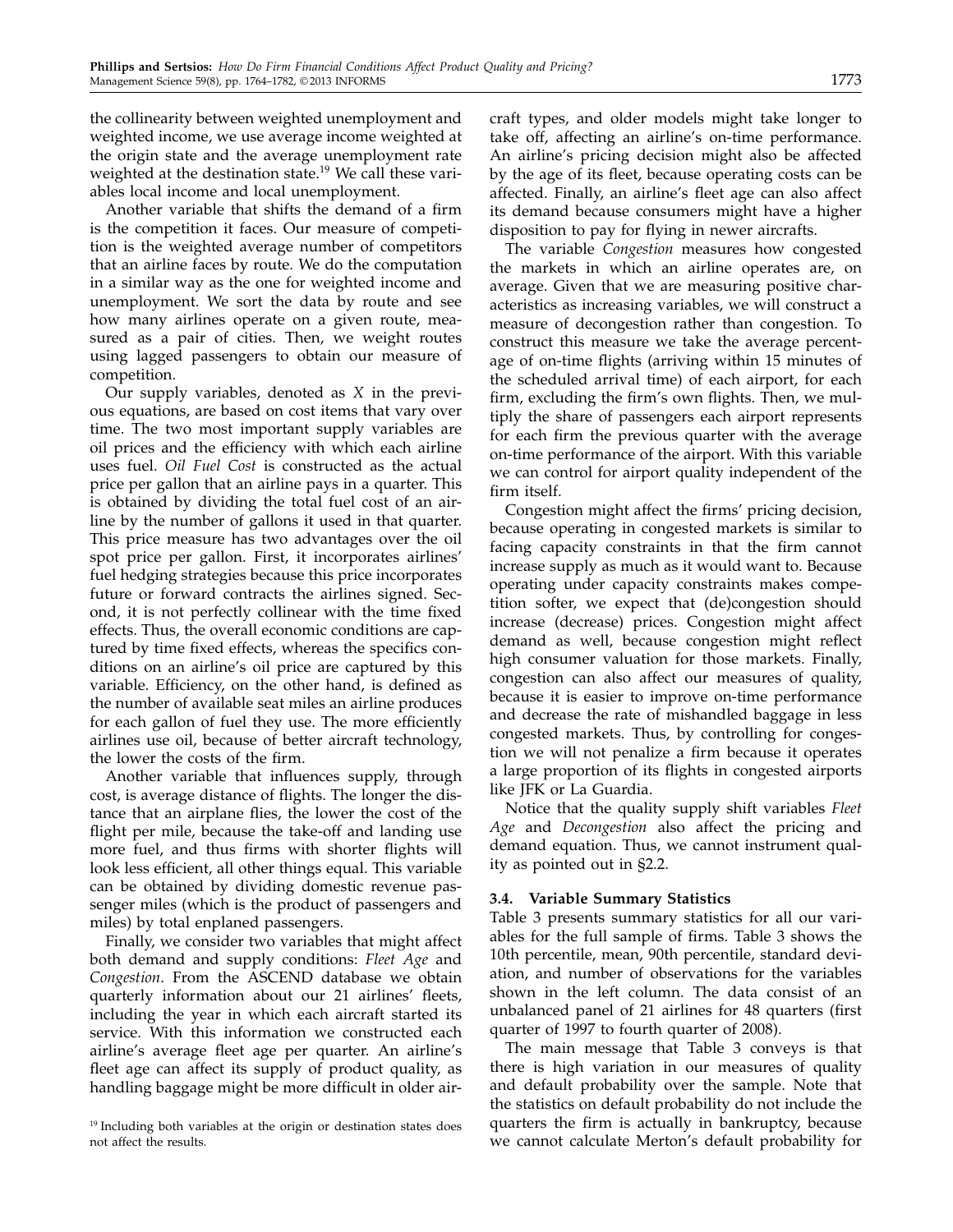| Variables                               | 10th percentile | Mean    | 90th percentile | Std. dev. | N   |
|-----------------------------------------|-----------------|---------|-----------------|-----------|-----|
| Quality: Inverse of Mishandled          | 0.102           | 0.209   | 0.313           | 0.080     | 645 |
| Baggage<br>Quality: On-Time Performance | 0.062           | 0.106   | 0.154           | 0.061     | 645 |
| Price (Yield)                           | 118.3           | 164.2   | 234.2           | 51.2      | 645 |
| <b>Total Emplaned Passengers</b>        | 2.532           | 9.501   | 19.284          | 6.787     | 645 |
| Default Probability                     | 0.000           | 0.138   | 0.692           | 0.293     | 584 |
| Bankruptcy                              | 0.000           | 0.091   | 0.000           | 0.288     | 645 |
| Fleet Age                               | 4.28            | 10.00   | 16.55           | 4.354     | 645 |
| Decongestion                            | 0.718           | 0.766   | 0.815           | 0.038     | 645 |
| Average Miles per Flight                | 487.4           | 886.5   | 1,225.9         | 276.4     | 645 |
| Oil Fuel Cost                           | 70.54           | 153.31  | 258.30          | 81.01     | 645 |
| Competition                             | 1.224           | 2.013   | 2.977           | 0.693     | 645 |
| Efficiency                              | 0.411           | 0.578   | 0.705           | 0.115     | 645 |
| Income                                  | 72,547          | 79,197  | 85,261          | 4,968     | 645 |
| Unemployment                            | 0.041           | 0.051   | 0.062           | 0.085     | 645 |
| % Liquidable Assets                     | 0.230           | 0.348   | 0.430           | 0.149     | 645 |
| <b>Fleet Redeployability</b>            | 376.3           | 1,437.5 | 2,961.1         | 947.5     | 645 |

#### Table 3 Summary Statistics

Notes. We present the 10th percentile, mean, 90th percentile, standard deviation, and number of observations for the variables shown in the left column. The data consist of an unbalanced panel of 21 airlines for 48 quarters (first quarter of 1997 to fourth quarter of 2008). Price (Yield) is defined as domestic operating passenger revenue divided by domestic revenue passenger miles, expressed in 2009 U.S. cents. Inverse of Mishandled Baggage is defined as one divided by the rate of mishandled baggage per 1,000 customers. On-Time Performance is defined as one divided by Late, where Late is the average flight delay by airlines of their late flights times the percentage of late flights. A flight is considered late if it arrives 15 minutes or later after its schedule arrival time. Total Enplaned Passengers is the domestic total passengers by segment each airline transports, expressed in millions. Fleet Age is the average age of an airline's fleet. Decongestion is average on-time performance by airport excluding the airline's own flights, weighted by the airline's lagged share of customers. Oil Fuel Cost is the actual fuel cost per gallon after hedging contracts are considered, expressed in 2009 U.S. dollars. Competition represents the weighted average number of competitors an airline faces across its markets. Efficiency is defined as available seats miles divided by gallons of fuel utilized. The Default Probability is computed following Bharath and Schumway (2008). The information used to construct this variable comes from Compustat and CRSP. From the 645 observations, 59 of them are bankruptcy firm-quarters; thus, we should have 586 default probability observations. However, for nine firm-bankruptcy episodes it was possible to construct the default probability measure, because there was enough prebankruptcy information within those quarters. Additionally, there was not enough information to construct this measure for 11 nonbankruptcy quarters. Thus, the total number of default probability observations is 584. % Liquidable Assets is the fraction of the face value of assets a firm can recover in case of liquidation, constructed following Berger et al. (1996). Fleet Redeployability is a weighted average of the popularity of an airline's aircrafts, measured by the number of active aircrafts by type under other operators.

companies without publicly traded stock. Despite not covering these quarters, the default probability goes from 0% at the 10th percentile to 69.2% at the 90th percentile. The maximum for this variable is close to 1. The two variables in the bottom of Table 3—percentage of liquidable assets and fleet redeployability—are the instruments we use for financial conditions (denoted Z above). We describe these variables along with our identification strategy below.

## 3.5. Financial Condition and Identification

One of the central problems that researchers face when attributing effects to financial variables like the probability of default or bankruptcy is that these variables are endogenous and potentially related to firm quality and prices. Thus, we face a typical identification problem. Having low quality might have driven the airline into distress or bankruptcy in the first place. A similar argument can be made for high or low prices. Using airline fixed effects and time fixed effects partially mitigates this problem, but clearly does not solve it.

We solve the identification problem using instrumental variables. To solve the problem, we need instruments that affect the probability of default, but do not affect prices, quantity, or quality. This also needs to hold for bankruptcy. We use the percentage of liquidable assets and the airline's fleet redeployability as instruments for both financial conditions.

The percentage of liquidable assets proxies for the tangibility of assets and follows the Berger et al. (1996) formulation. Berger et al. (1996) used data from Lexis/Nexis on the proceeds from discontinued operations reported by a sample of COMPUSTAT firms from 1984 to 1993 to compute how much the firms' assets were worth in case of liquidation. They found that a dollar of book value yields  $72¢$  in liquidation value for accounts receivable,  $55¢$  in liquidation value for inventory, and  $54¢$  in liquidation value for their fixed assets. Our variable percentage of liquidable assets is the expected amount that can be recovered in case of liquidation, using those parameters, divided by the book value of assets.<sup>20</sup>

<sup>20</sup> This measure of asset tangibility was originally computed using several industries. For the particular case of the airline industry, inventories play a negligible role in the computation of this measure. Not considering inventories in this computation does not alter our results. We keep the original definition of percentage of liquidable assets for consistency.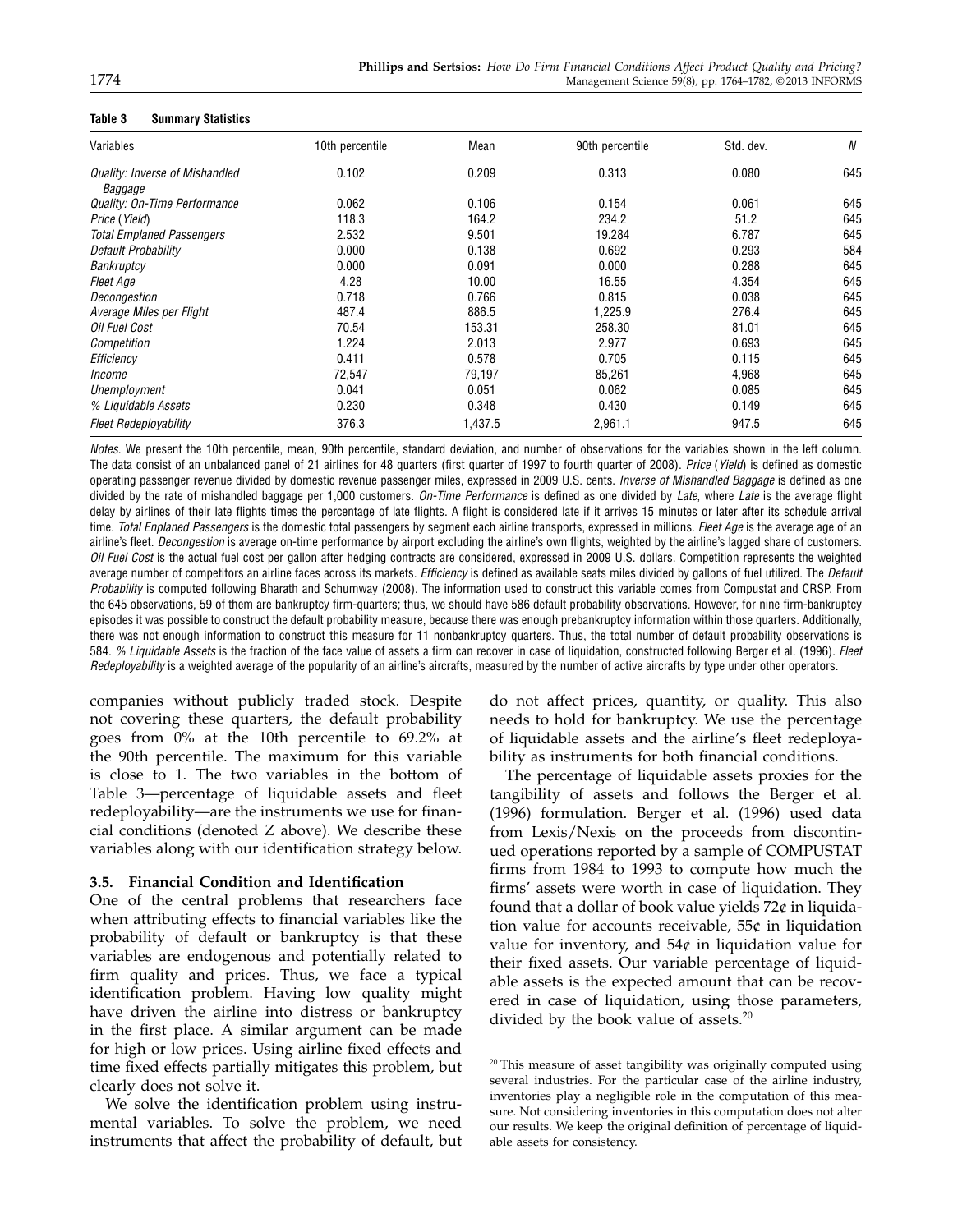The percentage of liquidable assets captures what proportion of a firm's assets creditors can recover in case the firm is liquidated. The more creditors can obtain in case of liquidation, the more they are willing to lend to the firm (see Almeida and Campello 2007, 2011). Thus, a higher percentage of liquidable assets is likely to be related with higher leverage and also with a higher probability of default and bankruptcy.

We are not the first to use the percentage of liquidable assets as an instrument for a financial variable. Campello (2006) uses the percentage of liquidable assets, following the Berger et al. (1996) specification, to instrument leverage when analyzing the effect of leverage on firms' sales growth. We just go one step ahead and use it to instrument default probability and bankruptcy directly.

Conceptually, the percentage of liquidable assets is likely to satisfy the exclusion restriction. It is unlikely that having more valuable assets in case of liquidation will affect directly the quality of a firm's product or its prices. What can be argued is that this measure of tangibility has a relationship with performance, because better performance can lead a firm to acquire more fixed assets, which increases the percentage of liquidable assets. In that case, our instrument could directly affect the firms' real outcomes, because it might be capturing unmeasured productivity to the extent that our controls are not perfect. Nevertheless, this is unlikely, because we observe that higher percentage of liquidable assets is positively related with high financial distress and bankruptcy, states in which productivity is unlikely to be high. Moreover, any story that tries to directly relate the percentage of liquidable assets with product quality in one direction faces the hurdle that using the same instrument product quality is shown to have opposite effects in financial distress and bankruptcy.

In the particular context of the airline industry, the percentage of liquidable assets can be further justified as a valid instrument following the logic from Gavazza's (2011a) model. In his model, an airline does not continuously buy or sell aircraft to adjust its capacity. The decision of buying or selling aircraft has wide inaction ranges due to the high transaction costs involved with it. A firm acquires an aircraft only if it has a high enough productivity shock such that it is worth it to adjust its capacity in the long run (rather than adjusting it in the short run using operational leases). One consequence of his model is that getting rid of aircraft is difficult when the firm needs to downsize its fleet. Thus, a firm that acquired aircrafts in the past—and has increased its asset tangibility—is more vulnerable to adverse shocks because it might be highly indebted and not able to sell its aircraft to adapt its capacity quickly. Yet, in this story, the initial factors that might have led a firm to the purchase an aircraft are not contemporaneously related with the factors driving the firm into financial distress, which occurs ex post. They cannot be contemporaneous because a firm facing a negative shock (which is the most likely scenario in financial distress) will not be likely to acquire any aircraft. Therefore, the positive relationship that the percentage of liquidable assets and default probability display in our data is likely to be due to the fact that the percentage of liquidable assets was high from a period previous to financial distress and remains high thereafter.

The "buying first with potential distress later" story is consistent with the persistence patterns of the percentage of liquidable assets and default probability that we find in our data. When running a regression between the percentage of liquidable assets on its lag using firm and time fixed effects as controls, we find that the coefficient of the lag is 0.77, whereas when doing the same analysis for default probability it is just 0.25 (both are statistically significant at the 1%). This implies that the percentage of liquidable assets evolves slowly through time, consistent with airlines having wide inaction bands, as proposed by Gavazza (2011a), and with the fact that distress is much less predictable.<sup>21</sup>

Our second instrument is based on the Benmelech and Bergman (2009) measure of asset redeployability. From the ASCEND database we obtain quarterly information about airlines' fleet by aircraft type for the 21 airlines in our sample. From this database we also obtain the total number of active commercial aircrafts per aircraft type in the world for each quarter in our sample. Thus, for each airline-aircraft-quarter we can construct the total number aircrafts per type that operate outside each airline by subtracting the number of aircrafts per type that operate in an airline from the worldwide number of operating aircrafts for that type. This measure captures how "thick" the market for each aircraft type is, and thus its redeployability (see Gavazza 2011b). Then, for each airline, we weight our measure of redeployability at the aircraft-airlinequarter level using the fraction that each aircraft type represents on the total of an airline's fleet.

To better understand how our measure of fleet redeployability is constructed, consider the following example. Suppose airline X operates 100 aircrafts in a

<sup>&</sup>lt;sup>21</sup> A less obvious channel that could potentially violate the exclusion restriction is the following. An airline could acquire more assets to expand faster to other markets. In this scenario, the percentage of liquidable assets may be correlated with faster market expansion. To the extent that expanding faster reduces the airline's ability to provide high quality, it can be argued that the percentage of liquidable assets may have a direct effect on quality. We test for this potential effect and find that even after controlling for revenue growth in the quality and price equations, the effects of instrumented financial distress and bankruptcy on quality and prices were unaltered.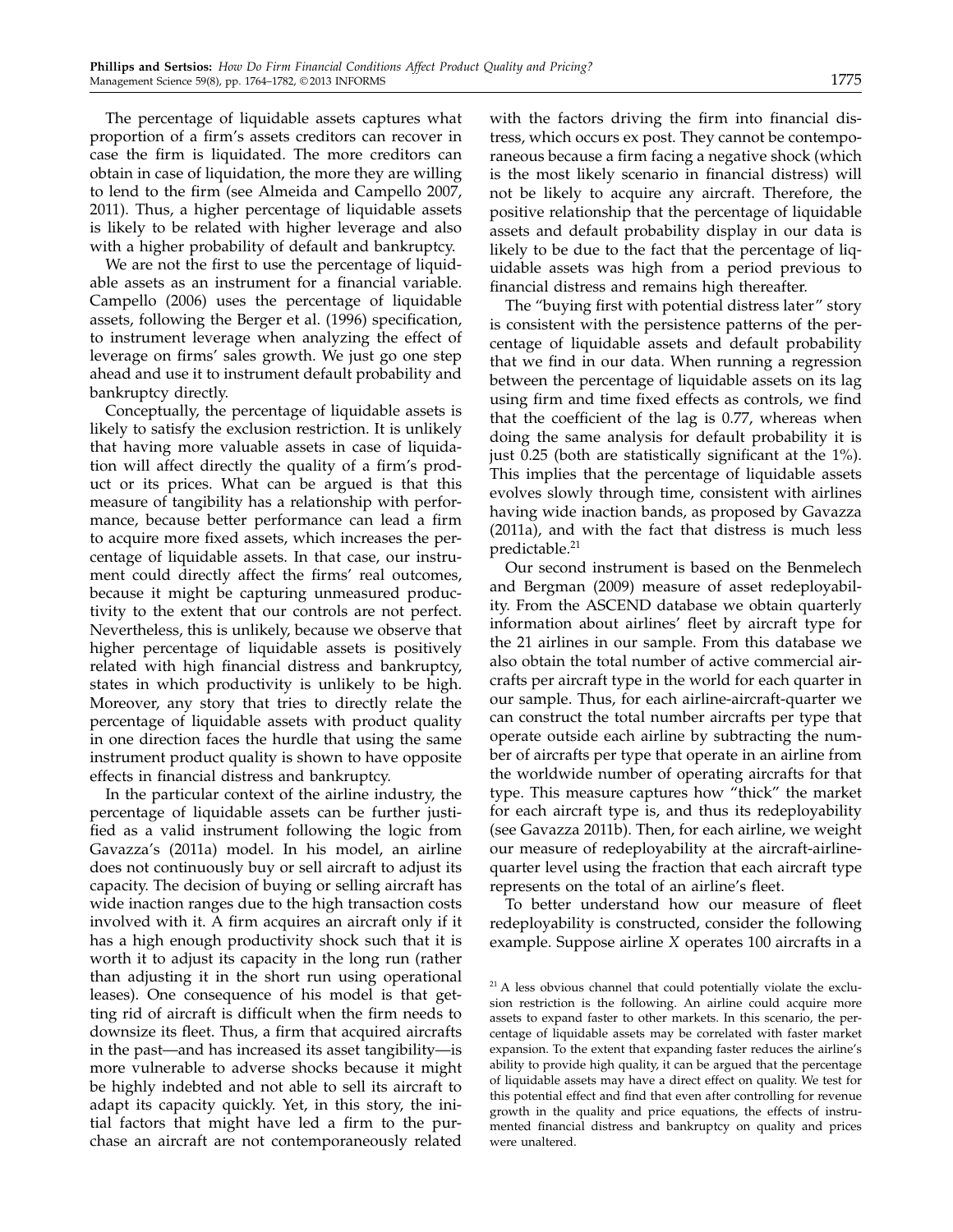given quarter: 40 767s and 60 MD-80s. Suppose further that the worldwide numbers of 767s and MD-80s in that quarter are 1,000 and 380, respectively. Thus, the total numbers of aircrafts not operated by airline X in that quarter are 960 and 320. Our measure of asset redeployability for this airline-quarter is 576  $(= 0.4 * 960 + 0.6 * 320)$  and represents the average "market thickness" of airline's X fleet. The larger this number, the more likely an airline can redeploy its aircrafts with other operators if it wants to, because it is easier to find other operators that are already familiar with the aircraft types in its fleet.

Fleet redeployability has differential effects on a firm's financial conditions. When the fleet of a firm is more redeployable, it is less likely that a firm affected by a negative shock suffers from financial distress, because the firm can more easily sell some of its aircrafts, downsize its fleet, and meet debt payments. Thus, we expect fleet redeployability to have a negative impact on a firm's default probability. When a firm is already in distress, however, higher redeployability plays a role similar to that of asset tangibility, regarding the possibility of entering into Chapter 11. More redeployable assets are more valuable to a firm's creditors. Thus, higher asset redeployability makes reorganization under bankruptcy more likely.

Our measure of asset redeployability is also likely to satisfy the exclusion restriction. Changes in asset redeployability depend largely on the current popularity of aircraft types, which is not under the firm's control. In the short run, airlines cannot have important changes in their fleet composition, because these changes require their pilots, mechanics, and crew members to adapt to those changes. Although unlikely, it can be argued that an airline's slow changes in fleet composition that lead to changes is redeployability can be related to a fleet's age, which might have a direct impact on our product quality measures. However, in our setting, we control for airlines' fleet age, ruling out this possibility.

Although we argue that the percentage of liquidable assets and fleet redeployability are likely to be exogenous to airlines' quality and pricing decisions, we directly test for their exogeneity to further allay concerns. In just-identified models (i.e., models with equal number of endogenous variables and instruments) it is not possible to test for the overall exogeneity of the instruments. For overidentified models, however, we can directly test their exogeneity using the Sargan– Hansen test.<sup>22</sup> Our equations of interests (Equations (1a') and (2a')) are overidentified as they have two

endogenous explanatory variables (financial condition and quantity) and five instruments (percentage of liquidable assets, fleet redeployability, local income, local unemployment, and competition). We perform the Sargan–Hansen test separately for the financial distress and bankruptcy estimations.

The test is as follows. For each variable of interest (i.e., our two quality measures and price), we run a two-stage least squares estimation using all exogenous variables and instrumental variables as explanatory variables. From this regression we obtain the residuals and run them against all exogenous variables, including the instrumental variables. We consider the *F*-test of significance of this regression. The null hypothesis can be interpreted as exogeneity of all variables in the model. Rejecting the null implies that one (or more) of the instrumental variables used are not exogenous. Our results do not do not reject the null hypothesis of exogeneity for any of the three variables of interest, for both set of estimations (i.e., when the financial condition of interest is financial distress and when it is bankruptcy). This evidence favors the hypothesis that an airline's prices, on-time performance, and mishandled bags are not endogenously determined with its percentage of liquidable assets, fleet redeployability, local income, local unemployment, and competition.

## 4. Results: Multivariate Evidence

We analyze the differential effects of financial distress and bankruptcy on product quality and prices at the airline level. These results are presented in §§4.1 and 4.2. Later, in §4.3, we analyze the differential effects of financial distress and bankruptcy at the route level for the only quality measure available at that level of aggregation: on-time performance. We end up finding similar results.

#### 4.1. Financial Distress

We now examine in a multivariate setup how distress affects firm's quality and pricing (yield) decisions. For quality we examine two different quality supply decisions: mishandled baggage (the inverse of mishandled bags per 1,000 customers) and on-time performance. The key variable we use to examine financial distress is the Bharath and Shumway (2008) naïve probability of default. Table 4 presents results from estimating Equations (1a')–(4a').

We estimate the system using 3SLS to take advantage of the potential error correlation in the set of equations. We use firm fixed effects to isolate firms' within variation in their pricing and quality strategies. We also use time fixed effects to absorb time-varying shocks that affect all firms' quality and prices and that might be correlated with firm financial distress. We are able to identify temporary shocks from financial

<sup>&</sup>lt;sup>22</sup> The current version of the test was proposed by Hansen (1982) as an extension of Sargan (1958). See Cameron and Trivedi (2005, p. 277) for a simple version of this test.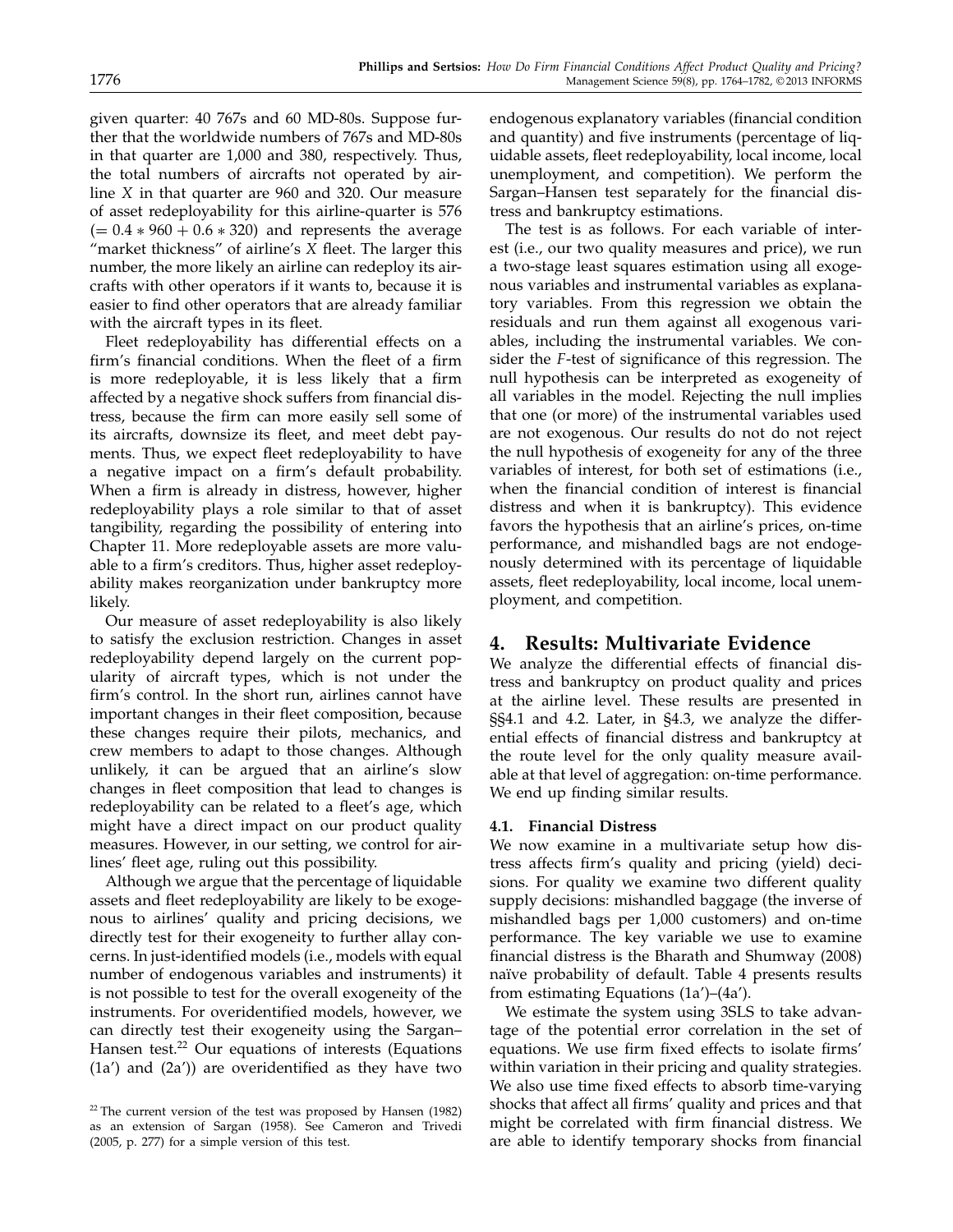Table 4 Quality and Price with Endogenous Default Probability

| Variables                        | (1)<br>Quality: Inverse of<br><b>Mishandled Baggage</b> | (2)<br>Quality: On-Time<br>Performance | (3)<br>In(Price)         | (4)<br><b>Total Emplaned</b><br>Passengers | (5)<br><b>Default</b><br>Probability |
|----------------------------------|---------------------------------------------------------|----------------------------------------|--------------------------|--------------------------------------------|--------------------------------------|
| Default Probability              | $-0.0796**$                                             | $-0.1127***$                           | $-0.5388***$             | 7.1914***                                  |                                      |
|                                  | (0.0322)                                                | (0.0258)                               | (0.0719)                 | (1.6365)                                   |                                      |
| <b>Total Emplaned Passengers</b> | $0.0031*$<br>(0.0018)                                   | $0.0026*$<br>(0.0015)                  | $0.0208***$<br>(0.0051)  |                                            | $0.0245***$<br>(0.0087)              |
| ln(Price)                        |                                                         |                                        |                          | 0.3700<br>(1.8114)                         | $-0.5024***$<br>(0.1424)             |
| <b>Fleet Age</b>                 | $-0.0007$<br>(0.0015)                                   | $-0.0062***$<br>(0.0013)               | $-0.0068*$<br>(0.0040)   | $-0.1195$<br>(0.0795)                      | 0.0021<br>(0.0077)                   |
| Decongestion                     | $0.4406***$<br>(0.0893)                                 | 0.0442<br>(0.0755)                     | $-0.6863***$<br>(0.2155) | 12.3399***<br>(4.4923)                     | 0.0021<br>(0.0077)                   |
| Average Miles per Flight         |                                                         |                                        | $-0.0005***$<br>(0.0001) |                                            |                                      |
| In(Oil Fuel Cost)                |                                                         |                                        | $0.1557***$<br>(0.0341)  |                                            |                                      |
| In( <i>Efficiency</i> )          |                                                         |                                        | $-0.1666***$<br>(0.0332) |                                            |                                      |
| Competition                      |                                                         |                                        |                          | $-2.0959***$<br>(0.2923)                   |                                      |
| ln(Income)                       |                                                         |                                        |                          | 41.7165***<br>(9.4574)                     |                                      |
| Unemployment                     |                                                         |                                        |                          | $-44.5572$<br>(31.7114)                    |                                      |
| % Liquidable Assets              |                                                         |                                        |                          |                                            | $0.6293***$<br>(0.1731)              |
| In(Fleet Redeployability)        |                                                         |                                        |                          |                                            | $-0.0574**$<br>(0.0243)              |
| Firm fixed effects               | Yes                                                     | Yes                                    | Yes                      | Yes                                        | Yes                                  |
| Time fixed effects               | Yes                                                     | Yes                                    | Yes                      | Yes                                        | Yes                                  |
| $R^2$                            | 0.7843                                                  | 0.5978                                 | 0.8385                   | 0.9146                                     | 0.572                                |
| N                                | 575                                                     | 575                                    | 575                      | 575                                        | 575                                  |

Notes. This table reports estimated relationships among quality, price (measured by yield), and financial status using three-stage least squares. The five dependent variables, Quality: Inverse of Mishandled Baggage, Quality: On-Time Performance, Price, Total Enplaned Passengers, and Default Probability, are in columns (1)–(5). Total Emplaned Passengers, Default Probability, and Price are used as right-hand-side variables as well. Fleet Age is the average age of an airline's fleet. Decongestion measures the average on-time performance by airport, excluding an airline's own flights, weighted by the airline's lagged share of customers. Oil Fuel Cost is the actual fuel cost per gallon after hedging contracts are considered. Efficiency is defined as available seats miles divided by gallons of fuel utilized. Income and unemployment are quarterly for each state and weighted by the airline's share of passengers in that state, lagged one quarter. Competition represents the weighted average number of competitors an airline faces across its markets. % Liquidable Assets is the fraction of the total value of assets a firm can recover in case of liquidation, following Berger et al. (1996). Redeployability is a weighted average of the popularity of an airline's aircrafts, measured by the number of active aircrafts by type under other operators. Data are quarterly from the first quarter of 1997 to the fourth quarter of 2008. Only nonbankrupt observations are considered. All regressions include firm and time fixed effects. Standard errors are in parentheses.

 ${}^*p$  < 0.1;  ${}^{**}p$  < 0.05;  ${}^{***}p$  < 0.01.

distress because financial distress affects different firms at different points in time. Last, we express our constructed variables in logarithms, whenever possible, to be able to interpret our results as elasticities. We use logarithms of price (yield), oil fuel cost price, efficiency, income, and fleet redeployability.<sup>23</sup>

<sup>23</sup> Some variables like average miles per flight, competition, percentage of liquidable assets, unemployment, and decongestion have a straight forward interpretation, so we do not express them in logarithms. We do not express quantity in logarithms because the within difference in passengers through time is close to zero in logarithms. Finally, our quality measures are already in ratios, so the logarithmic transformation does not provide any further insight.

Econometrically we identify the direct effect of financial distress on price and quality by instrumenting quantity and the default probability. The instruments that satisfy the exclusion restriction for the quantity equation are competition, income, and unemployment, and for the default probability they are the percentage of liquidable assets and fleet redeployability. Columns (4) and (5)—which can be though as equivalents to first-stage regressions show that all the instruments but unemployment are strong.

Table 4 shows that firms' price and quality are negatively affected by their financial distress as captured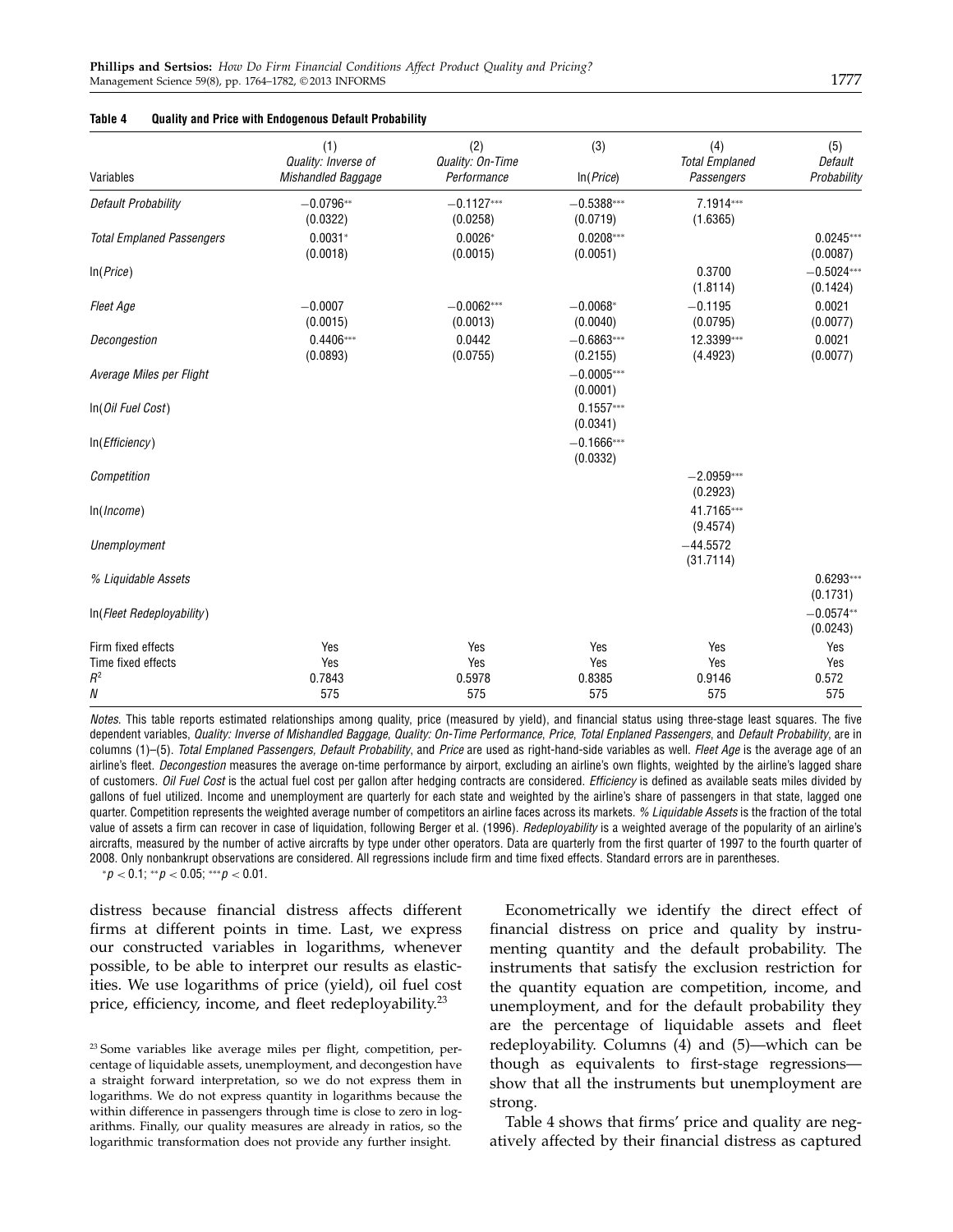tent the conflict of interest between equity holders and debt holders that arises in financial distress. These results as a whole are inconsistent with a cashconstrained firm being unable to invest in quality as a firm does not need cash to cut prices.

To understand the economic impact of these results, we compare the quality and price decisions of a firm with zero default probability with itself when it is highly distressed, with a 60% of default probability. Thus, the parameter of default probability has to be multiplied by 0.6 for its interpretation. We select this number because it will allow us to compare our results for financial distress with the later results on bankruptcy, for which sample firms have, on average, a 60% default probability when they are not in bankruptcy.

According to the estimates reported in Table 4, a firm that has a probability of 60% of going bankrupt next period charges 32% less than a healthy firm with zero default probability. The effect on quality is also large. A firm with a 60% probability of defaulting next period decreases the inverse of bags mishandled by 0.048, which represents 0.6 standard deviations, with respect to a firm with zero default probability. Thus, financial distress represents a change from the sample mean of 5.8 mishandled bags per 1,000 passengers to 7.6 mishandled bags per 1,000 passengers. Similarly, a firm with a 60% probability of defaulting next quarter decreases its on-time performance by 0.068 which represents 1.1 standard deviations, with respect to a firm with zero default probability. Assuming that the overall percentage of late flights remains at its sample mean, financial distress represents a change from late flights arriving 52 minutes late, at the sample mean, to late flights arriving 71 minutes late.

The results for our control variables also make economic sense: both measures of quality increase when airports are less congested, but only the effect on baggage handling rate is statistically significant, and they decrease with the airline's fleet age, although this effect is significant only for on-time performance. In the pricing equation, prices are higher when quantity increases, when oil prices are higher, when congestion is higher, when the fleet is younger, when efficiency is lower, and when average miles per flight decrease.

## 4.2. Bankruptcy

We now examine the impact on price and quality of Chapter 11 bankruptcy. We compare bankrupt firm-quarters with highly distressed firm-quarters including both firms that enter bankruptcy, their bankrupt periods and their high distress quarters, and also firms that are highly distressed but do not enter bankruptcy. We estimate a similar set of equations as for the financial distress case, but now we use a bankruptcy indicator rather than the probability of default as the relevant financial condition. Thus, we estimate Equations (5a')–(8a') using three-stage least squares. The results of are presented in Table 5.

Phillips and Sertsios: How Do Firm Financial Conditions Affect Product Quality and Pricing?

Table 5 shows that both of our measures of quality, the inverse of bags mishandled and the on-time performance, increase in bankruptcy relative to the distressed firm-quarters examined (which have a 60% default probability on average). Prices continue to fall in bankruptcy relative to financial distress, although this further decrease is not statistically significant. Keeping prices low during bankruptcy is consistent with lower short-term cost pressures as interest is deferred via the automatic stay provision when the firm is in bankruptcy. They are also consistent with bankrupt firms making an effort to retain customers.

Percentage of liquidable assets and fleet redeployability are strong and significant predictors of bankruptcy even in this small subsample (192 firmquarter observations). The effect of instrumented bankruptcy on both quality measures is positive and strongly significant. When a firm goes from financial distress into bankruptcy, it increases the inverse of bags mishandled by 0.082, which represents a one standard deviation increase. Thus, bankruptcy represents a change from the estimated 7.6 mishandled bags per 1,000 passengers in financial distress to 4.6 mishandled bags per 1,000 passengers. Similarly, a firm in bankruptcy increases its on-time performance by 0.031, which represents 0.51 standard deviations, with respect to when it was financially distressed. Thus, bankruptcy represents a change from late flights arriving 71 minutes late in financial distress to 61 minutes late during bankruptcy. In sum, firms in bankruptcy increase their product quality with respect to when they are financially distressed. For mishandled bags, quality in bankruptcy is actually higher than when the firm was financially healthy. This pattern is consistent with firms during bankruptcy trying hard to regain the confidence of consumers and convince the bankruptcy judge that they are viable in the long run.<sup>24</sup>

Overall, these results on quality in bankruptcy compared to quality in financial distress are unique. We show that quality increases in bankruptcy relative to financial distress. Our results that prices fall with financial distress are in agreement with those of Borenstein and Rose (1995) and Busse (2002). Our results on prices, however, do not support Borenstein

<sup>&</sup>lt;sup>24</sup> In the combined analysis of financial distress and bankruptcy, which we omit for space reasons, we find a similar pattern: quality of mishandled bags is actually higher in bankruptcy than in nondistress periods, whereas on-time performance is almost identical in bankruptcy and in nondistress periods.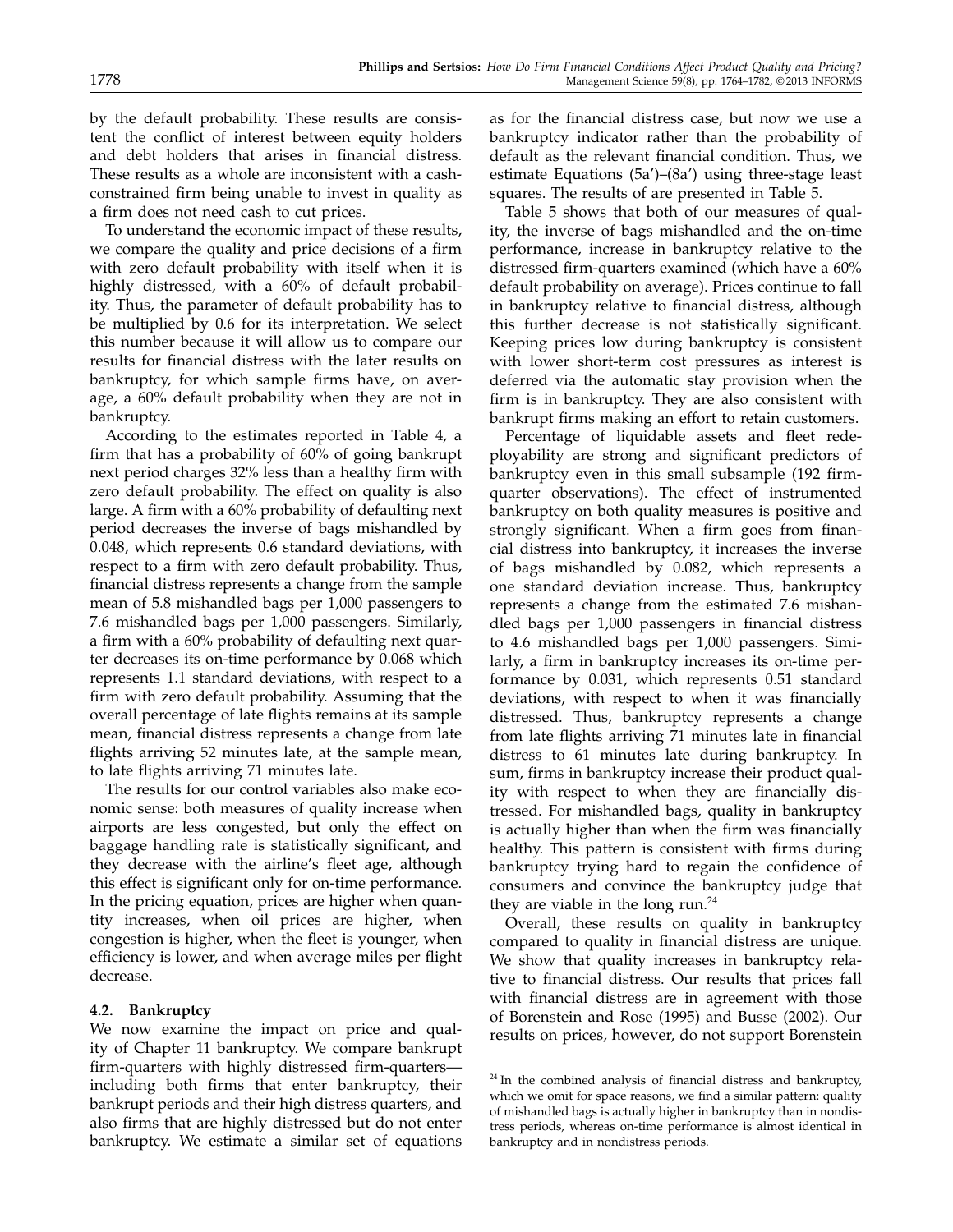Table 5 Quality, Price, and Endogenous Bankruptcy

| Variables                                              | (1)<br>Quality: Inverse of<br>Mishandled Baggage | (2)<br>Quality: On-Time<br>Performance | (3)<br>ln(Price)            | (4)<br><b>Total Emplaned</b><br>Passengers | (5)<br><b>Bankruptcy</b>   |
|--------------------------------------------------------|--------------------------------------------------|----------------------------------------|-----------------------------|--------------------------------------------|----------------------------|
|                                                        |                                                  |                                        |                             |                                            |                            |
| Bankruptcy                                             | $0.0821***$<br>(0.0144)                          | $0.0312**$<br>(0.0156)                 | $-0.0156$<br>(0.0431)       | 0.1193<br>(0.4797)                         |                            |
| <b>Total Emplaned Passengers</b>                       | $0.0217**$<br>(0.0091)                           | $-0.0431***$<br>(0.0088)               | $-0.0995***$<br>(0.0367)    |                                            | $0.1578**$<br>(0.0738)     |
| In(Price)                                              |                                                  |                                        |                             | $-1.6543$<br>(1.8356)                      | 0.1516<br>(0.5342)         |
| <b>Fleet Age</b>                                       | 0.0005<br>(0.0036)                               | $-0.0059$<br>(0.0039)                  | $0.0136*$<br>(0.0081)       | 0.1449<br>(0.1120)                         | $-0.1086***$<br>(0.0314)   |
| Decongestion                                           | $0.7052***$<br>(0.1699)                          | 0.2609<br>(0.1824)                     | $-0.1701$<br>(0.3576)       | 3.7526<br>(4.9800)                         | $-7.1906***$<br>(1.3174)   |
| Average Miles per Flight                               |                                                  |                                        | $-0.0006***$<br>(0.0002)    |                                            |                            |
| In(Oil Fuel Cost)                                      |                                                  |                                        | 0.1390<br>(0.1092)          |                                            |                            |
| In(Efficiency)                                         |                                                  |                                        | $-0.6811***$<br>(0.1547)    |                                            |                            |
| Competition                                            |                                                  |                                        |                             | $-0.1331$<br>(0.2064)                      |                            |
| ln(Income)                                             |                                                  |                                        |                             | $-11.1471$<br>(6.8731)                     |                            |
| Unemployment                                           |                                                  |                                        |                             | 30.3810<br>(26.2682)                       |                            |
| % Liquidable Assets                                    |                                                  |                                        |                             |                                            | $0.7425***$<br>(0.1148)    |
| In(Fleet Redeployability)                              |                                                  |                                        |                             |                                            | $0.5295**$<br>(0.2567)     |
| Firm fixed effects<br>Time fixed effects<br>$R^2$<br>N | Yes<br>Yes<br>0.8038<br>192                      | Yes<br>Yes<br>0.4723<br>192            | Yes<br>Yes<br>0.9038<br>192 | Yes<br>Yes<br>0.9742<br>192                | Yes<br>Yes<br>0.583<br>192 |

Notes. This table reports estimated relationships among quality, price (measured by yield), and financial status using three-stage least squares. The five dependent variables, Quality: Inverse of Mishandled Baggage, Quality: On-Time Performance, Price, Total Enplaned Passengers, and Bankruptcy are in columns (1)–(5). Total Enplaned Passengers, Bankruptcy, and Price are used as right-hand-side variables as well. Fleet Age is the average age of an airline's fleet. Decongestion measures the average on-time performance by airport, excluding an airline's own flights, weighted by the airline's lagged share of customers. Oil Fuel Cost is the actual fuel cost per gallon after hedging contracts are considered. Efficiency is defined as available seats miles divided by gallons of fuel utilized. Income and Unemployment are quarterly for each state and weighted by the airline's share of passengers in that state, lagged one quarter. Competition represents the weighted average number of competitors an airline faces across its markets. % Liquidable Assets is the fraction of the total value of assets a firm can recover in case of liquidation, following Berger et al. (1996). Redeployability is a weighted average of the popularity of an airline's aircrafts, measured by the number of active aircrafts by type under other operators. Data are quarterly from the first quarter of 1997 to the fourth quarter of 2008. The default state is financial distress without bankruptcy. The sample considers only firm-quarters with a default probability higher than 10% or in bankruptcy. We include firm and time fixed effects in all estimations. Standard errors are in parentheses.

 ${}^*p$  < 0.1;  ${}^{**}p$  < 0.05;  ${}^{***}p$  < 0.01.

and Rose's (1995) interpretation. Borenstein and Rose (1995) argued that consumers might anticipate the firm's incentive to reduce quality in financial distress and thus lower their demand, which leads to a price reduction. In our setting, even after controlling for firm demand, we find that firms reduce price in the presence of financial distress. This finding is consistent with firms in financial distress having a higher discount rate, which gives firm managers incentives to cut prices in the short run to generate cash by stealing market shares from its competitors. Thus, our finding on prices support a mechanism similar to the one proposed by Busse (2002), as she also argued that firms in distress cut prices to get higher profits in the short run even if this triggers a price war in the future.

#### 4.3. Route-Level Analysis

Our previous results are from analyses conducted at the firm level because this is the level where bankruptcy and financial distress affect firms. Although firm-level estimations are conceptually correct, they could mask market (route) heterogeneity, which can further help us to understand the implications of a firm's financial condition on its product quality. Thus, we now turn to estimate the impact of financial conditions product quality at route level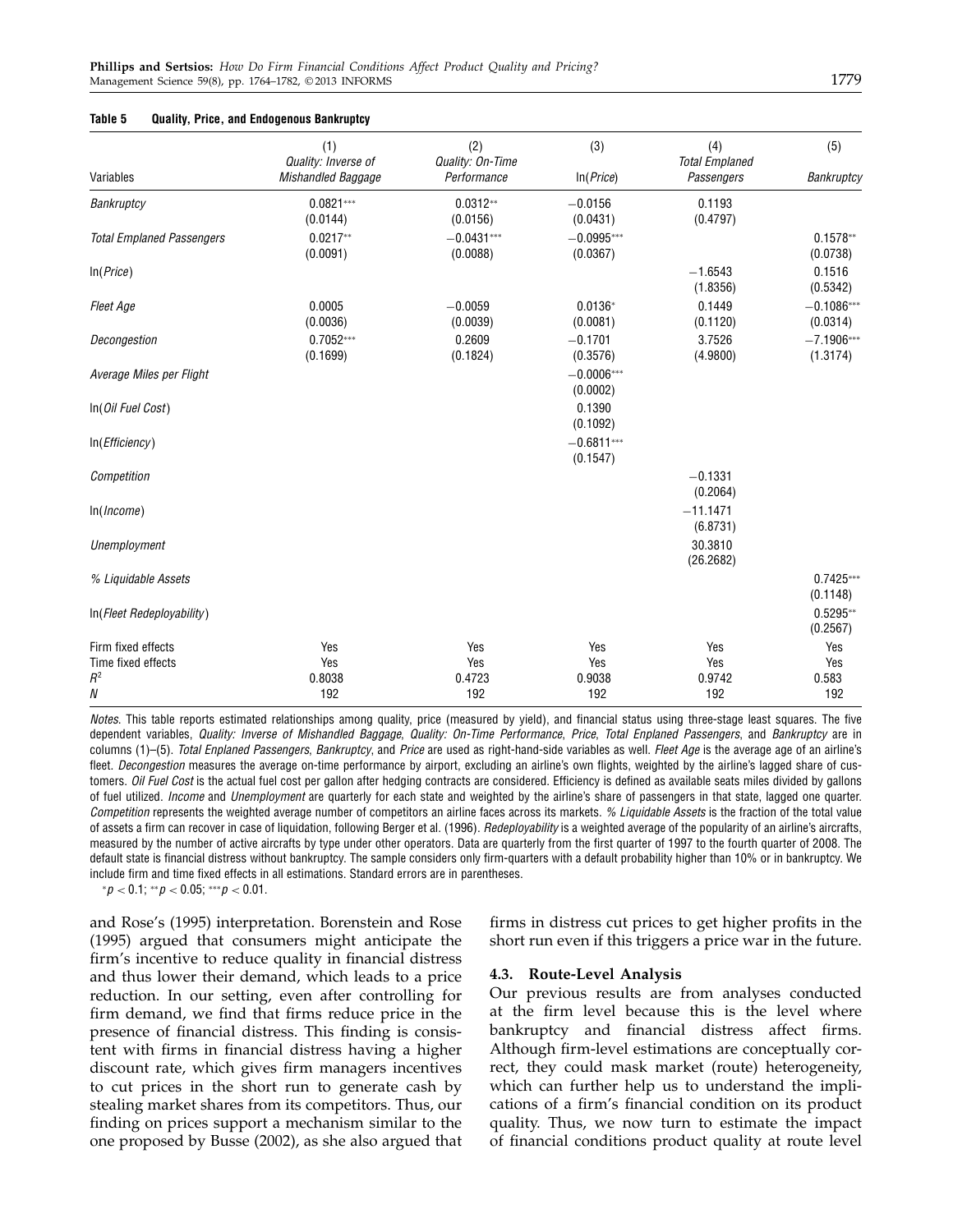for the only quality measure available at this level of aggregation: on-time performance.

Because we only have one dependent variable of interest, we collapse our system of Equations (1a')– (4a') into a simple two-stage least squares by replacing Equation (2a') into (3a') and (4a'), and then Equations (3a') into (4a') and vice versa. Thus, the first-stage equations estimate quantity and default probability on all the elements of  $W$ ,  $X$ ,  $Y$ , and  $Z$ , and the secondstage equation is simply Equation (1a'). We do the same for the system  $(5a')-(8a')$ , which estimates the impact of bankruptcy relative to financial distress.

Given that on-time performance is now at the route level, we also compute income, unemployment, and competition at this level of aggregation and drop variables such as decongestion or average miles per flight, which only make sense when estimating at the airline level. We weight observations inversely corresponding to the number of routes each carrier operates in a quarter, to not overrepresent carriers that operate a large number of routes, given bankruptcy and financial distress are firm-level phenomena. Standard errors are clustered at the route level.

We present the result of the second-stage estimations in Table 6. Columns (1) and (2) present our results for default probability, and our results for bankruptcy are presented in columns (3) and (4). Columns (1) and (3) use firm fixed effects, whereas columns (2) and (4) use firm-route fixed effects. Studying the difference between firm fixed effects estimations and firm-route fixed effects estimations is important, because with firm fixed effects, parameter identification exploits firms' variation within and across routes—similar to our results from Tables 4 and 5—whereas firm-route fixed effects estimations exploit only within-route variation for a given firm.

The first takeaway from Table 6 is that the results from Tables 4 and 5 hold when using route-level data and are robust to the inclusion of firm-route fixed effects: product quality decreases with financial distress and increases in bankruptcy relative to periods of financial distress. The fact that the parameters of default probability are almost identical in columns (1) and (2) highlights that variation across-routes does not play an important role in identifying the default probability parameter: financially distressed firms decrease their on-time performance within their routes, and this averages out to a decrease at the firm level. The bankruptcy parameter, on the other hand, is larger when using firm fixed effects than when using firm-route fixed effects. This indicates that the increase in on-time performance at

|                                  | (1)              | (2)              | (3)              | (4)              |
|----------------------------------|------------------|------------------|------------------|------------------|
|                                  | Quality: On-Time | Quality: On-Time | Quality: On-Time | Quality: On-Time |
| Variables                        | Performance      | Performance      | Performance      | Performance      |
| Default Probability              | $-0.0988**$      | $-0.0998**$      |                  |                  |
|                                  | (0.0503)         | (0.0493)         |                  |                  |
| <b>Bankruptcy</b>                |                  |                  | $0.0594***$      | $0.0307**$       |
|                                  |                  |                  | (0.0116)         | (0.0120)         |
| <b>Total Emplaned Passengers</b> | 3.8405***        | 6.8392***        | 0.5369           | $3.9417***$      |
|                                  | (0.6876)         | (0.6279)         | (0.8855)         | (1.1856)         |
| Fleet Age                        | $-0.0026$        | $-0.0054**$      | $-0.0040**$      | $-0.0075***$     |
|                                  | (0.0020)         | (0.0024)         | (0.0019)         | (0.0023)         |
| Firm fixed effects               | Yes              | No               | Yes              | No               |
| Firm-route fixed effects         | No               | Yes              | No               | Yes              |
| Time fixed effects               | Yes              | Yes              | Yes              | Yes              |
| Route cluster                    | Yes              | Yes              | Yes              | Yes              |
| Route weights                    | Yes              | Yes              | Yes              | Yes              |
| Instruments                      | Yes              | Yes              | Yes              | Yes              |
| Ν                                | 193,489          | 193,489          | 57,694           | 57,694           |

#### Table 6 Route-Level Analysis for On-Time Performance

 $* p$  < 0.05;  $* p$  < 0.01.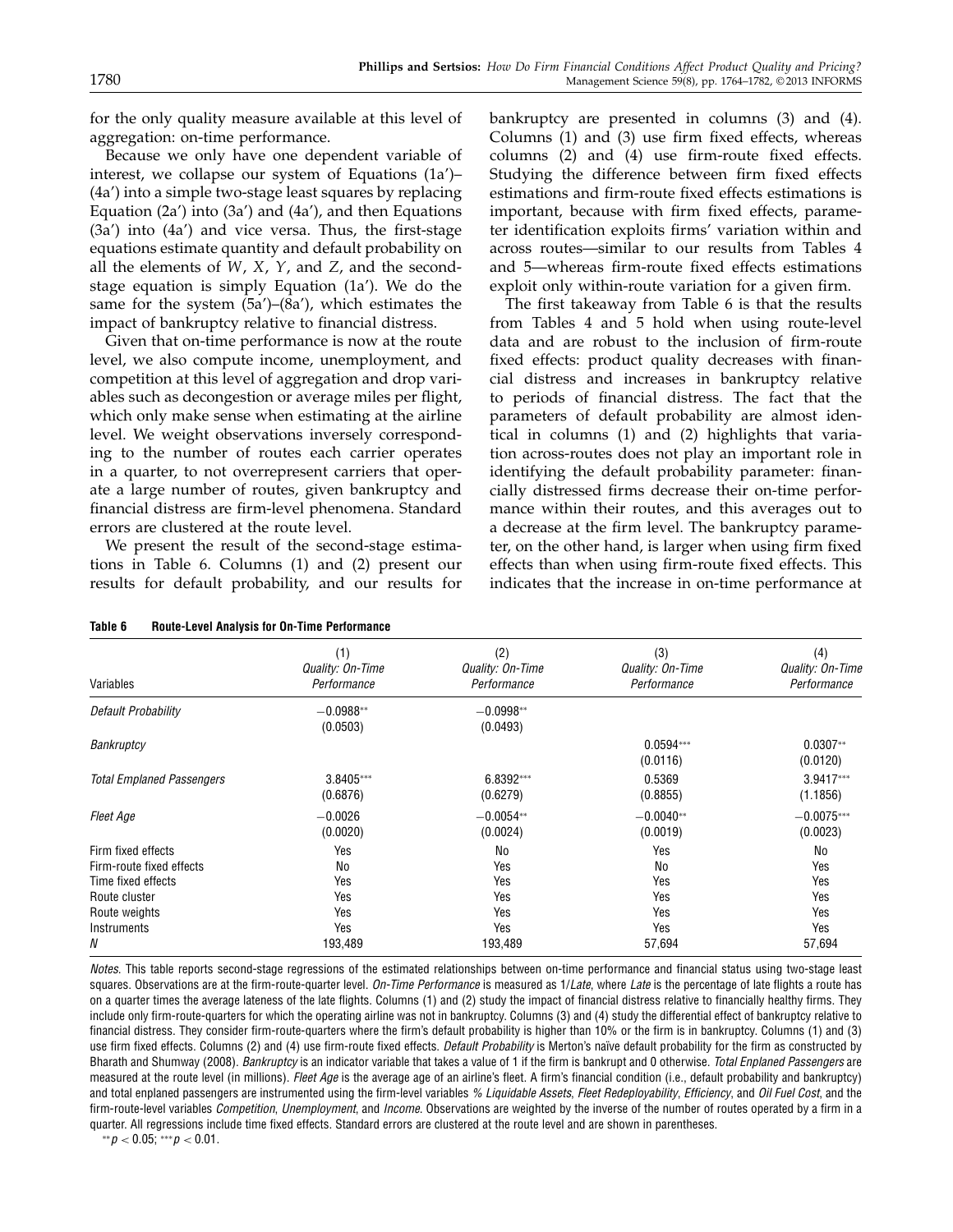the firm level has two sources: an increase in ontime performance within routes and an increase across routes. The latter is consistent with firms' restructuring in bankruptcy by probably shedding problematic routes (see Ciliberto and Schenone 2013a, b).

## 5. Conclusions

Our paper examines the impact of financial distress and bankruptcy on airlines' quality and pricing decisions in an integrated analysis. Our paper is the first to examine how the product market implications of financial status differ between bankruptcy and financial distress. We show that firms reduce quality when faced with financial distress. These findings are consistent with firms facing incentives to take advantage of other stakeholders such as customers when faced with financial distress.

We find different results in bankruptcy. In bankruptcy, we document that firms increase quality relative to prebankruptcy financial distress. These findings are consistent with managerial incentives changing in bankruptcy and with firms in Chapter 11 trying to retain customers and invest in reputation to emerge as a viable company.

Our results for financial distress are consistent with firms in financial distress having a higher discount rate, which gives firm managers incentives to reduce quality and cut prices in the short run to generate cash even though this might imply lower profits in the future. The different results in bankruptcy highlight the different incentives firms face in this state and the necessity to examine financial distress and bankruptcy in an integrated fashion.

Our analysis can be extended in several directions. Currently, we do not make a distinction between healthy firms that came out of bankruptcy and firms that never went into bankruptcy. Their product market behavior might differ given more apprehension from customers or creditors about the firm's continued reputation for product quality. Additionally, financial conditions might have an effect not only on the average quality of products, but on quality assurance (the second moment of product quality). It is possible that bankrupt firms have not only higher product quality than when they are financially distressed, but also that the product quality is provided with lower variance. We leave these extensions for future research.

#### Acknowledgments

The authors thank Sheri Tice, their discussant at the 2011 American Finance Association meetings, and also Roger Betancourt, Eyal Dvir, Ginger Jin, Ivan Marinovic, John Shea, and seminar participants at London Business School and the Norwegian School of Management for helpful comments.

#### References

- Almeida H, Campello M (2007) Financial constraints, asset tangibility, and corporate investment. Rev. Financial Stud. 20(5): 1429–1460.
- Almeida H, Campello M (2011) Financing frictions and the substitution between internal and external funds. J. Financial Quant. Anal. 45(3):589–622.
- Andrade G, Kaplan S (1998) How costly is financial (not economic) distress? Evidence from highly leveraged transactions. J. Finance 53(5):1443–149.
- Asquith P, Gertner R, Scharfstein D (1994) Anatomy of financial distress: An examination of junk-bond issuers. Quart. J. Econom. 109(3):625–58.
- Benmelech E, Bergman N (2009) Collateral pricing. J. Financial Econom. 91(3):339–360.
- Benmelech E, Bergman N (2011) Bankruptcy and the collateral channel. J. Finance 66(2):337–378.
- Benmelech E, Bergman N, Enriquez R (2012) Negotiating with labor under financial distress. Rev. Corporate Finance Stud. 1(1):1–41.
- Berger P, Ofek E, Swary I (1996) Investor valuation of the abandonment option. J. Financial Econom. 42(2):257–287.
- Bharath ST, Shumway T (2008) Forecasting default with the Merton distance to default model. Rev. Financial Stud. 21(3):1339–1369.
- Borenstein S, Rose N (1995) Bankruptcy and pricing behavior in U.S. airline markets. Amer. Econom. Rev. Papers Proc. 85(2):397–402.
- Borenstein S, Rose N (2003) The impact of bankruptcy on airlines service levels. Amer. Econom. Rev. Papers Proc. 93(2):415–419.
- Busse M (2002) Firm financial condition and airline price wars. RAND J. Econom. 33(2):298–318.
- Cameron AC, Trivedi P (2005) Microeconometrics: Methods and Applications (Cambridge University Press, Cambridge, UK).
- Campello M (2003) Capital structure and product markets interactions: Evidence from business cycles. J. Financial Econom. 68(3):353–378.
- Campello M (2006) Debt financing: Does it boost or hurt firm performance in product markets? J. Financial Econom. 82(3):135–172.
- Chevalier JA (1995) Do LBO supermarkets charge more? An empirical analysis of the effects of LBOs on supermarket pricing. J. Finance 50(4):1095–1112.
- Ciliberto F, Schenone C (2012a) Are bankrupt skies the friendliest? J. Corporate Finance 18(5):1217–1231.
- Ciliberto F, Schenone C (2012b) Bankruptcy and product-market competition: Evidence from the airline industry. Internat. J. Indust. Organ. 30(6):564–577.
- Dionne G, Gagne R, Gagnon F, Vanasse C (1997) Debt, moral hazard and airline safety: An empirical evidence. J. Econometrics 79(2):379–402.
- Dodes R, McCracken J, Zimmerman A (2008) Retailers brace for major change: Chain stores see a future with fewer outlets, brands—and thinner profits. Wall Street Journal (December 27), B.1.
- Friedman J (1971) A non-cooperative equilibrium for supergames. Rev. Econom. Stud. 38:1–12.
- Gavazza A (2011a) Leasing and secondary markets: Theory and evidence from commercial aircraft. J. Political Econom. 119(2):325–377.
- Gavazza A (2011b) The role of trading frictions in real asset markets. Amer. Econom. Rev. 101(4):1106–1143.
- Hansen LP (1982) Large sample properties of generalized methods of moments estimators. Econometrica 50(4):1029–1054.
- Hoshi T, Kashyap A, Scharfstein D (1990) The role of banks in reducing the costs of financial distress in Japan. J. Financial Econom. 27(1):67–88.